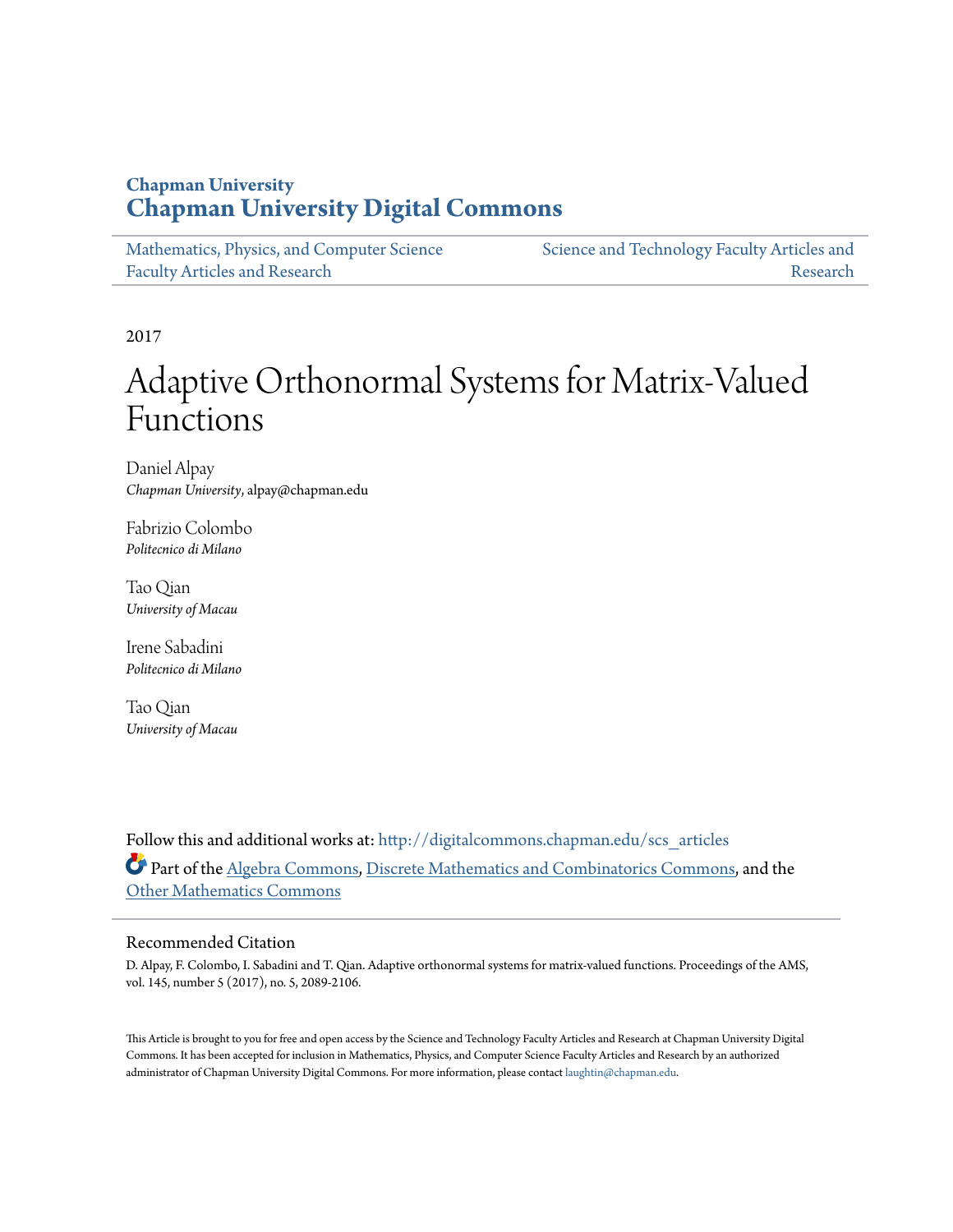## Adaptive Orthonormal Systems for Matrix-Valued Functions

## **Comments**

First published in *Proceedings of the AMS* in volume 145, issue 5, in 2017, published by the American Mathematical Society. [DOI: 10.1090/proc/13359](https://doi.org/10.1090/proc/13359)

## **Copyright**

American Mathematical Society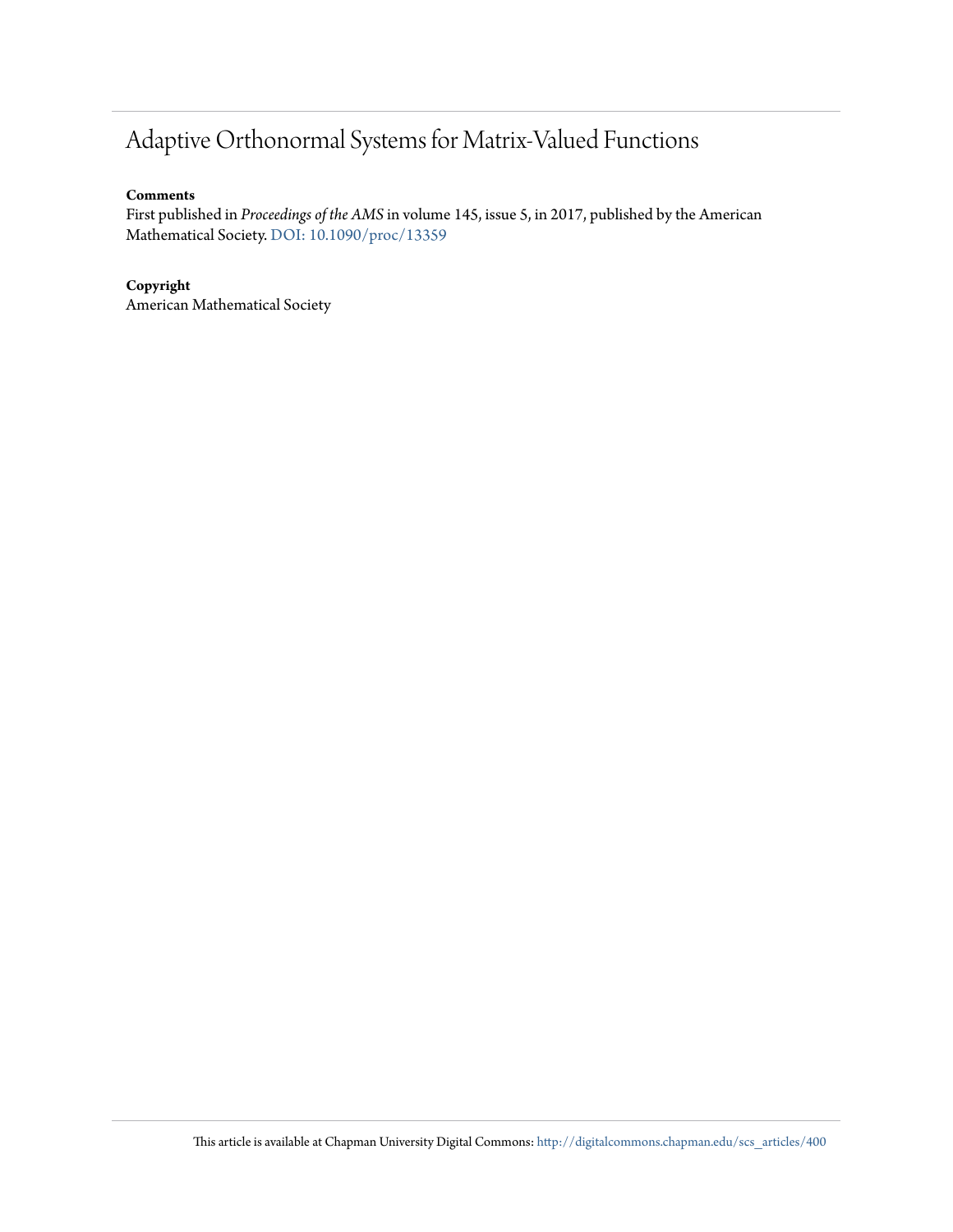#### ADAPTIVE ORTHONORMAL SYSTEMS FOR MATRIX-VALUED FUNCTIONS

DANIEL ALPAY, FABRIZIO COLOMBO, TAO QIAN, AND IRENE SABADINI

ABSTRACT. In this paper we consider functions in the Hardy space  $\mathbf{H}_{2}^{p\times q}$  defined in the unit disc of matrix-valued. We show that it is possible, as in the scalar case, to decompose those functions as linear combinations of suitably modified matrix-valued Blaschke product, in an adaptive way. The procedure is based on a generalization to the matrix-valued case of the maximum selection principle which involves not only selections of suitable points in the unit disc but also suitable orthogonal projections. We show that the maximum selection principle gives rise to a convergent algorithm. Finally, we discuss the case of real-valued signals.

#### AMS Classification: 47A56, 41A20, 30H10.

Key words: Matrix-valued functions and Hardy spaces, matrix-valued Blaschke products, maximum selection principle, adaptive decomposition.

#### CONTENTS

|            | Introduction                          |                |
|------------|---------------------------------------|----------------|
|            | The maximum selection principle       | $\overline{4}$ |
|            | Matrix-valued Blaschke factors        | 5              |
|            | 4. Backward-shift invariant subspaces | 6              |
|            | 5. The algorithm                      | 8              |
| 6.         | The case of real signals              | 12             |
|            | 7. Concluding remarks                 | 12             |
| References |                                       | 13             |

#### <span id="page-2-2"></span><span id="page-2-1"></span>1. Introduction

<span id="page-2-0"></span>Functions in the Hardy space  $H_2(\mathbb{D})$  of the open unit disc  $\mathbb{D}$  can be decomposed into linear combinations of functions which are modified Blaschke products

(1.1) 
$$
B_n(z) = \frac{\sqrt{1-|a_n|^2}}{1-z\overline{a_n}} \prod_{k=1}^{n-1} \frac{z-a_k}{1-z\overline{a_k}}, \qquad n = 1, 2, ...
$$

where the points  $a_n \in \mathbb{D}$  are adaptively chosen according to the function to be decomposed, see [\[26\]](#page-14-1). It is important to note that these points do not necessarily satisfy the so-called hyperbolic non-separability condition

$$
\sum_{n=1}^{\infty} 1 - |a_n| = \infty.
$$

The system [\(1.1\)](#page-2-1), which is orthonormal, is called Takenaka–Malmquist system. It is a basis of the Hardy space  $\mathbf{H}_2(\mathbb{D})$  and, more in general, of  $\mathbf{H}_p(\mathbb{D})$ ,  $1 \leq p \leq \infty$ , if and only if [\(1.2\)](#page-2-2) is satisfied. It is possible to show, see [\[26\]](#page-14-1), that the points  $a_n$  can be chosen to decompose a given function f into basic functions, each of which has nonnegative analytic instantaneous frequency. A system [\(1.1\)](#page-2-1) satisfying this property is called an adaptive rational orthonormal system. A signal that possesses a nonnegative analytic instantaneous frequency function is said to be mono-component. It can be real or complexvalued. If, in particular, taking  $a_1 = 0$ , then the boundary values of the modified Blaschke products  $B_n$ 

The authors thank Macao Science and Technology Fund FDCT/098/2012/A3 and Macao Science and Technology Fund FDCT/099/2014/A2.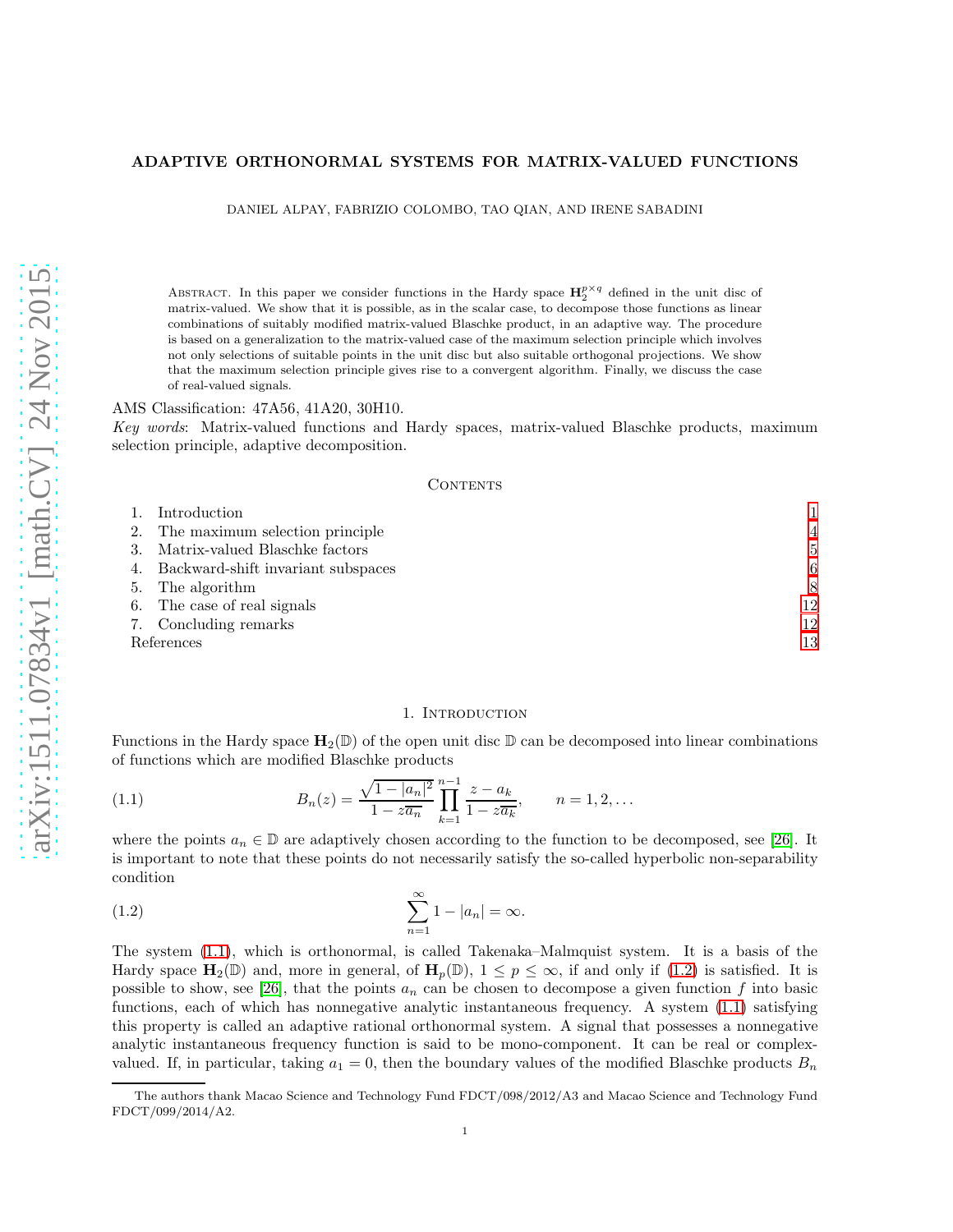are mono-component for all  $n \in \mathbb{N}$ . We note that the condition [\(1.2\)](#page-2-2) is not necessarily satisfied, and so the system is not necessarily complete in  $\mathbf{H}_2(\mathbb{D})$ . However, the convergence to f is fast.

As we said, the adaptive decomposition is designed in order to obtain a decomposition of a functions into mono-component signals. This method has been intensively studied in the past few years, see [\[23,](#page-14-2) [25,](#page-14-3) [26,](#page-14-1) [27,](#page-14-4) [28,](#page-14-5) [29\]](#page-14-6). It gives rise to an algorithm which is a variation of the greedy algorithm, see [\[22,](#page-14-7) [34,](#page-15-0) [30\]](#page-15-1).

An algorithm to perform an adaptive decomposition, given  $f$ , can be assigned as follows. One considers a so-called dictionary  $D$ , being a family of elements of unit norm whose span is dense in the Hilbert space H. Given  $f \in \mathcal{H}$  we select  $u_1, \ldots, u_n \in \mathcal{D}$  such that

$$
f = \sum_{k=1}^{\infty} \langle f_k, u_k \rangle u_k
$$

where the functions  $f_k$  are defined inductively, starting from  $f_1 = f$  and setting

$$
f_k = f - \sum_{\ell=1}^{k-1} \langle f_\ell, u_\ell \rangle u_\ell,
$$

where  $\langle \cdot, \cdot \rangle$  denotes the inner product in H.

In the paper [\[26\]](#page-14-1)  $\mathcal{H} = H_2(\mathbb{D})$  with its standard inner product, the dictionary consists of the normalized Szegö kernels,

$$
\mathcal{D} = \left\{ e_a(z) = \frac{\sqrt{1 - |a|^2}}{1 - z\overline{a}}, \ a \in \mathbb{D} \right\}.
$$

Note that the reproducing kernel property of  $e_a$  in  $\mathbf{H}_2(\mathbb{D})$  yields

$$
\langle f, e_a \rangle = \sqrt{1 - |a|^2} f(a).
$$

Let  $f \in \mathbf{H}_2(\mathbb{D})$  and set  $f_1 = f$ . For any  $a_1 \in \mathbb{D}$ 

(1.3) 
$$
f(z) = \langle f_1, e_{a_1} \rangle e_{a_1}(z) + f_2(z) \frac{z - a_1}{1 - z a_1}
$$

where

<span id="page-3-0"></span>
$$
f_2(z) = \frac{f_1(z) - \langle f_1, e_{a_1} \rangle e_{a_1}(z)}{\frac{z - a_1}{1 - z a_1}}.
$$

One can show that  $f_2 \in \mathbf{H}_2(\mathbb{D})$  and so the procedure can be repeated. The transformation from  $f_1$  to  $f_2$ is called generalized backward-shift. The two summands in [\(1.3\)](#page-3-0) are orthogonal, thus

$$
||f||^2 = |\langle f_1, e_{a_1} \rangle|^2 + ||f_2||^2.
$$

The maximal selection principle asserts that it is possible to choose  $a_1 \in \mathbb{D}$  such that

$$
a_1 = \max\{|\langle f_1, e_a \rangle|^2 = (1 - |a|^2)|f_1(a)|^2, a \in \mathbb{D}\}.
$$

The procedure can be iterated and after  $n$  steps one has

$$
f(z) = \sum_{k=1}^{n} \langle f_k, e_{a_k} \rangle B_k(z) + f_{n+1}(z) \prod_{k=1}^{n} \frac{z - a_k}{1 - z \overline{a_k}},
$$

where

<span id="page-3-1"></span>
$$
a_k = \max\{|\langle f_k, e_a \rangle|^2 = (1 - |a|^2)|f_k(a)|^2, a \in \mathbb{D}\}, k = 1, ..., n
$$

.

and

(1.4) 
$$
f_k(z) = \frac{f_{k-1}(z) - \langle f_{k-1}, e_{a_{k-1}} \rangle e_{a_{k-1}}(z)}{\frac{z - a_{k-1}}{1 - z a_{k-1}}}
$$

The function  $f_k$  is called the k-th reduced remainder (see [\[25,](#page-14-3) (11) p. 850]). Its matrix-valued counterpart is given by [\(5.7\)](#page-10-0). One can easily show the relations

(1.5) 
$$
\langle f_k, e_{a_k} \rangle = \langle g_k, B_k \rangle = \langle f, B_k \rangle,
$$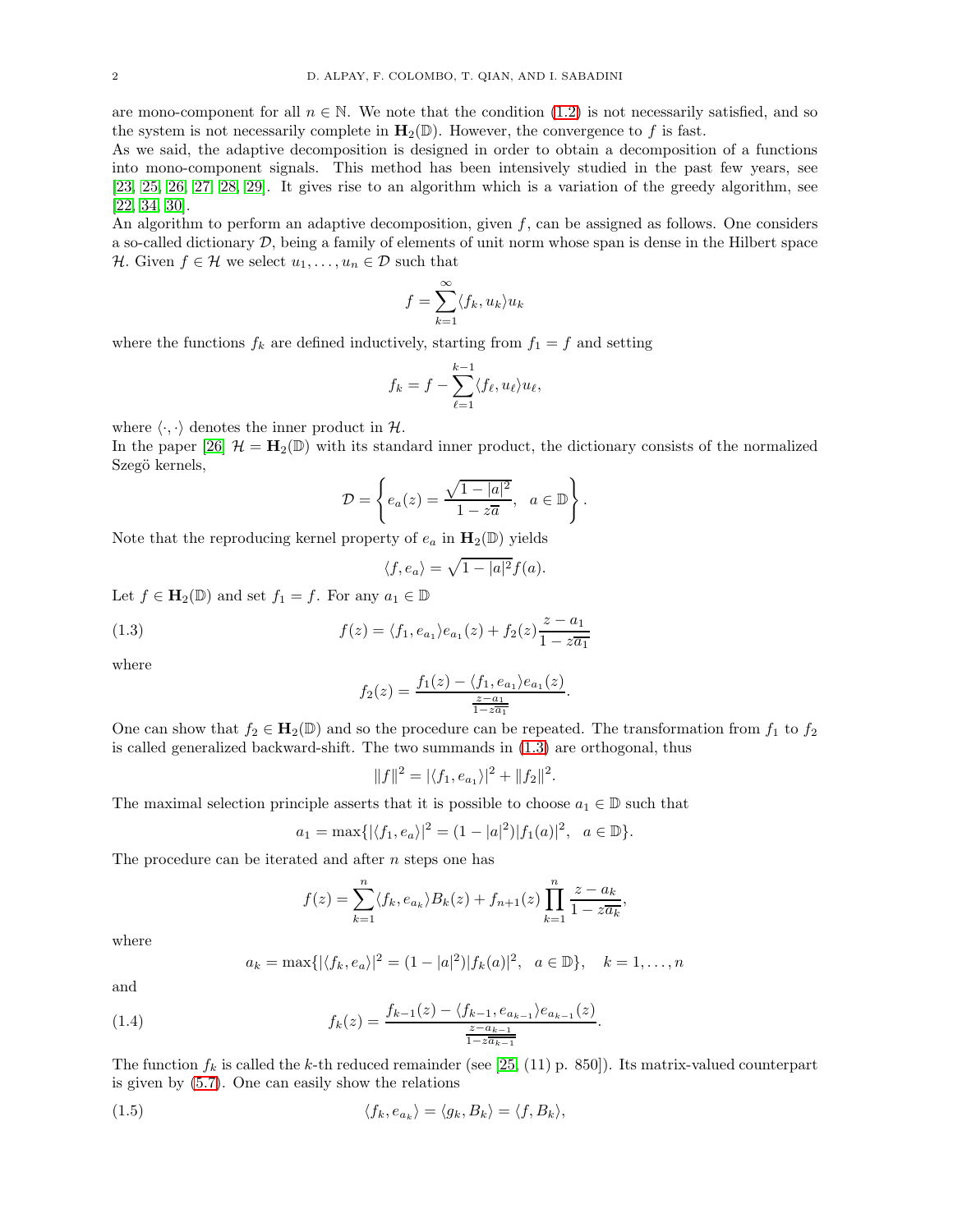where  $g_k$  is the k-th standard remainder, defined through

$$
g_k = f - \sum_{l=1}^{k-1} \langle f, B_l \rangle B_l.
$$

As before, the orthogonality of the summands and the fact that  $B_k$  is unimodular on  $\partial\mathbb{D}$ , give

$$
||f(z) - \sum_{k=1}^{n} \langle f_k, e_{a_k} \rangle B_k(z)||^2 = ||f(z)||^2 - \sum_{k=1}^{n} |\langle f_k, e_{a_k} \rangle|^2 = ||f_{n+1}||^2.
$$

Since it can be shown that  $||f_{n+1}|| \to 0$  as  $n \to \infty$  (see [\[26,](#page-14-1) Theorem 2.2]), we have the formula

<span id="page-4-3"></span>
$$
f(z) = \sum_{k=1}^{\infty} \langle f_k, e_{a_k} \rangle B_k(z)
$$

called adaptive Fourier decomposition, abbreviated as AFD.

In this paper, we extend some of the results of [\[26\]](#page-14-1) to the matrix-valued case. For  $w \in \mathbb{D}$  we will use the notations  $e_w$  and  $b_w$  for the normalized Cauchy kernel and Blaschke factor at the point w respectively, that is:

(1.6) 
$$
e_w(z) = \frac{\sqrt{1 - |w|^2}}{1 - z\overline{w}} \text{ and } b_w(z) = \frac{z - w}{1 - z\overline{w}}
$$

The Szegö dictionary now consists of the  $\mathbb{C}^{p\times p}$ -valued functions  $Pe_w$ , where w belongs to the open unit disk  $\mathbb{D}$  and  $P \in \mathbb{C}^{p \times p}$  is any orthogonal projection, that satisfies  $P = P^2 = P^*$ .

Remark 1.1. In view of the polydisk setting, the operator-valued case will be considered in a later publication (see [\[2,](#page-14-8) [3,](#page-14-9) [30\]](#page-15-1) for an approach to the polydisk setting using operator-valued functions).

We denote by  $\mathbf{H}_{2}^{p\times q}$  the space of  $p\times q$  matrices with entries in  $\mathbf{H}_{2}(\mathbb{D})$ . When  $q=1$  we write  $\mathbf{H}_{2}^{p}$  rather than  $\mathbf{H}_2^{p \times q}$ .

A function  $F \in \mathbf{H}_2^{p \times q}$  if and only if it can be written as

(1.7) 
$$
F(z) = \sum_{n=0}^{\infty} F_n z^n,
$$

where  $F_{\ell} \in \mathbb{C}^{p \times q}$ ,  $\ell = 1, 2, \ldots$ , are such that

(1.8) 
$$
\sum_{n=0}^{\infty} \text{Tr} \left( F_n^* F_n \right) < \infty.
$$

Let G be another element of  $\mathbf{H}_{2}^{p\times q}$ , with power series expansion  $G(z) = \sum_{n=1}^{\infty} G_n z^n$  at the origin. We set

(1.9) 
$$
[F,G] = \sum_{n=0}^{\infty} G_n^* F_n \in \mathbb{C}^{q \times q}
$$

and

<span id="page-4-4"></span><span id="page-4-2"></span><span id="page-4-1"></span><span id="page-4-0"></span>
$$
||F||^2 = \text{Tr}[F, F] = \sum_{n=0}^{\infty} \text{Tr}(F_n^* F_n).
$$

We note that  $(1.9)$  can be rewritten as

(1.10) 
$$
\lim_{\substack{r \to 1 \\ r \in (0,1)}} \frac{1}{2\pi} \int_0^{2\pi} G(re^{it})^* F(re^{it}) dt
$$

and so we also have

(1.11) 
$$
\sum_{n=0}^{\infty} \text{Tr} \ (G_n^* F_n) = \lim_{\substack{r \to 1 \\ r \in (0,1)}} \frac{1}{2\pi} \int_0^{2\pi} \text{Tr} \ G(re^{it})^* F(re^{it}) dt.
$$

Most, if not all, the material of Sections [3](#page-6-0) and [4](#page-7-0) is classical. Some proofs are provided for the convenience of the reader. We refer to [\[6,](#page-14-10) [7\]](#page-14-11) for a study of these using state space methods.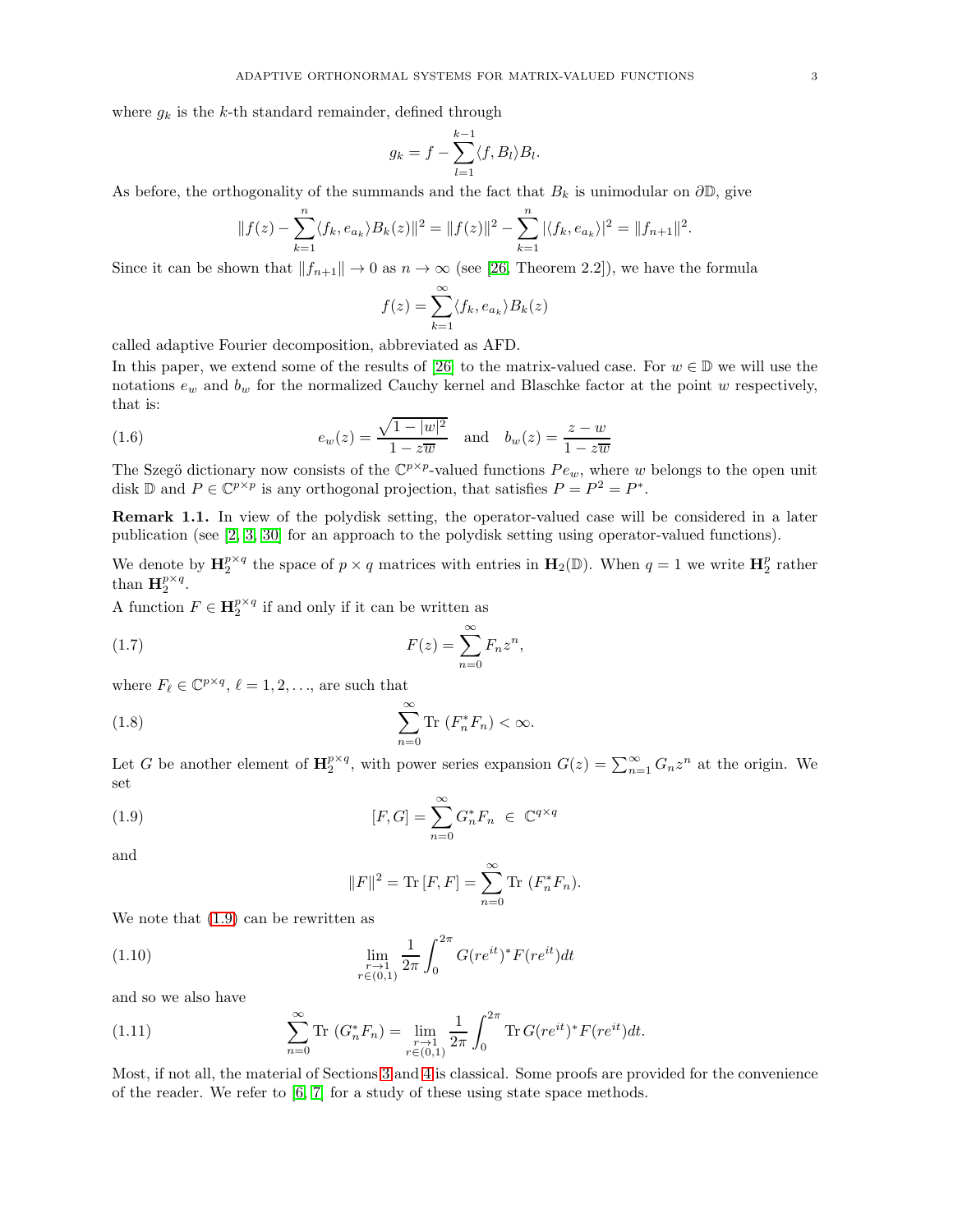An important condition in the algorithm is whether  $F$  is a cyclic vector for the backward shift operator  $R_0$ , that is, whether the closed linear span  $\mathcal{M}(F)$  of the functions

$$
R_0^n FX, \quad n = 0, 1, 2, \dots \text{ and } X \in \mathbb{C}^{q \times q}
$$

<span id="page-5-0"></span>is strictly included in  $\mathbf{H}_{2}^{p \times q}$  or not.

### 2. The maximum selection principle

In this section we show that the maximum selection principle holds also in the matrix valued case. It allows to adaptively choose a sequence of points together with orthogonal projections for any given function in the Hardy space. We note that this selection principle does not exclude the possibility that the obtained sequence of points contains elements repeating more than once.

**Proposition 2.1.** Let  $k_0 \in \{1, ..., p\}$ , and let  $F \in \mathbf{H}_2^{p \times q}$ . There exists  $w_0 \in \mathbb{D}$  and an orthogonal projection  $P_0$  of rank  $k_0$  such that

(2.1) 
$$
(1 - |w_0|^2) (\text{Tr} [P_0 F(w_0), F(w_0)]) \text{ is maximum.}
$$

*Proof.* We first recall that for  $f \in \mathbf{H}_2(\mathbb{D})$  (that is,  $p = q = 1$ ), with power series  $f(z) = \sum_{n=0}^{\infty} f_n z^n$ , and for  $w \in \mathbb{D}$ , we have

(2.2) 
$$
\sqrt{1-|w|^2}|f(w)| = |[f, e_w]| \le ||f||.
$$

Let  $F = (f_{ij}) \in \mathbf{H}_{2}^{p \times q}$ , where the  $f_{ij} \in \mathbf{H}_{2}(\mathbb{D})$   $(i = 1, \ldots, p \text{ and } j = 1, \ldots, q)$ , and  $\xi \in \mathbb{C}^{k_{0} \times p}$  such that  $\xi \xi^* = I_{k_0}$ . Then,

<span id="page-5-4"></span><span id="page-5-1"></span>Tr 
$$
[\xi F(w), \xi F(w)]
$$
 = Tr  $F(w)^* \xi^* \xi F(w)$   
\n $\leq$  Tr  $F(w)^* F(w)$   
\n $= \sum_{i=1}^p \sum_{j=1}^q |f_{ij}(w)|^2$ .

Using  $(2.2)$  for every  $f_{ij}$ , we obtain

(2.3) 
$$
(1-|w|^2) \left( \text{Tr} \left[ \xi F(w), \xi F(w) \right] \right) \leq \sum_{i=1}^p \sum_{j=1}^q \|f_{ij}\|^2 = \|F\|^2.
$$

Let  $\epsilon > 0$ . In view of [\(1.7\)](#page-4-1)-[\(1.8\)](#page-4-2) there exists a  $\mathbb{C}^{p \times q}$ -valued polynomial P such that  $||F - P|| \leq \epsilon$ . We have

<span id="page-5-2"></span>
$$
(1 - |w|^2) \left( \text{Tr} \left[ \xi F(w), \xi F(w) \right] \right)
$$
  
=  $(1 - |w|^2) \left( \text{Tr} \left[ \xi (F - P)(w) + \xi P(w), \xi (F - P)(w) + \xi P(w) \right] \right)$   
=  $(1 - |w|^2) ||\xi (F - P)(w) + \xi P(w) ||^2$   
 $\leq (1 - |w|^2) \left( ||\xi (F - P)(w)|| + ||\xi P(w)|| \right)^2$   
 $\leq 2(1 - |w|^2) ||\xi (F - P)(w)||^2 + 2(1 - |w|^2) ||\xi P(w)||^2$   
 $\leq 2||F - P||^2 + 2(1 - |w|^2) ||\xi P(w)||^2$  (where we have used (2.3))  
 $\leq 2\epsilon^2 + 2(1 - |w|^2) ||P(w)||^2.$ 

This ends the proof since  $(1 - |w|^2) ||P(w)||^2$  tends to 0 as w approaches the unit circle and since  $\xi^* \xi$  is a rank  $k_0$  orthogonal projection.

We write

(2.4) 
$$
F(z) = P_0 F(w_0) e_{w_0}(z) \sqrt{1 - |w_0|^2} + F(z) - P_0 F(w_0) e_{w_0}(z) \sqrt{1 - |w_0|^2}.
$$

Lemma 2.2. Let

<span id="page-5-3"></span>
$$
H(z) = F(z) - P_0 F(w_0) e_{w_0}(z) \sqrt{1 - |w_0|^2}
$$
  
\n
$$
H_0(z) = P_0 F(w_0) e_{w_0}(z) \sqrt{1 - |w_0|^2}.
$$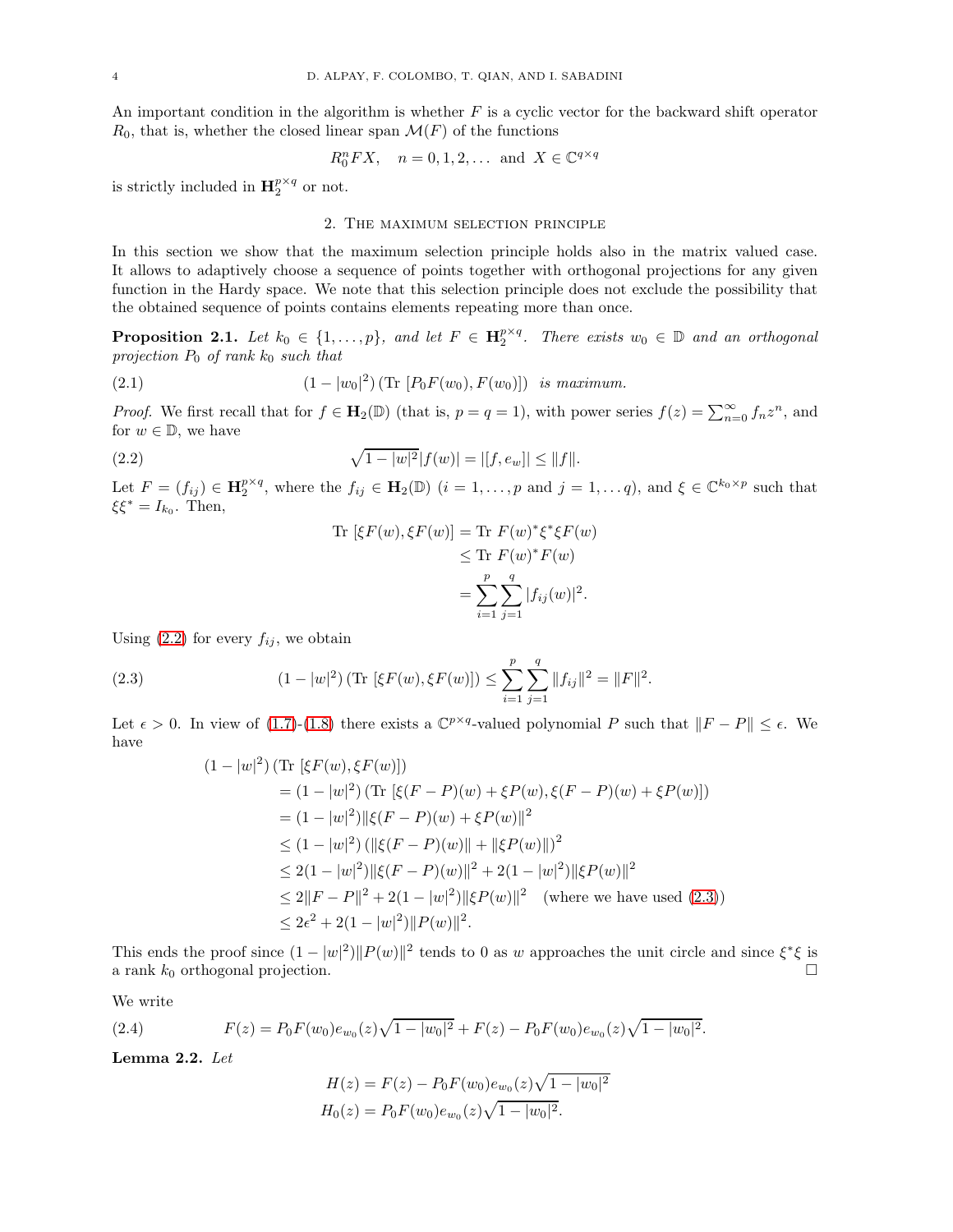It holds that

$$
(2.5) \t\t P_0H(w_0) = 0
$$

and

(2.6) 
$$
[F,F] = [H_0, H_0] + [H, H].
$$

Proof. First we have [\(2.5\)](#page-6-1) since

<span id="page-6-1"></span>
$$
P_0H(w_0) = P_0F(w_0) - P_0F(w_0)e_{w_0}(w_0)\sqrt{1-|w_0|^2} = 0.
$$

Using [\(2.5\)](#page-6-1) we have

$$
[H, P_0 F(w_0) e_{w_0}(z) \sqrt{1 - |w_0|^2}] = F(w_0)^* P_0 H(w_0) (1 - |w_0|^2) = 0.
$$

So,  $[H, H_0] = 0$  and

$$
[F, F] = [H_0 + H, H_0 + H] = [H_0, H_0] + [H, H].
$$

.

<span id="page-6-0"></span>To proceed and take care of the condition [\(2.5\)](#page-6-1) (that is, in the scalar case, to divide by a Blaschke factor) we first need to define matrix-valued Blaschke factors. This is done in the next section.

### <span id="page-6-4"></span>3. Matrix-valued Blaschke factors

Matrix-valued Blaschke factors originate with the work of Potapov [\[24\]](#page-14-12) and can be defined (up to right multiplicative constant) as

(3.1) 
$$
B_{w_0, P_0}(z) = I_p - P_0 + P_0 b_{w_0}(z),
$$

where for  $w_0 \in \mathbb{D}$ ,  $b_{w_0}$  is defined as in [\(1.6\)](#page-4-3), and  $P_0 \in \mathbb{C}^{p \times p}$  is any orthogonal projection. The degree deg  $B_{w_0,P_0}$  of the Blaschke factor is by definition the rank of the projection  $P_0$ . When considering infinite products, it will be more convenient to consider for  $w_0 \neq 0$  the Blaschke factor

(3.2) 
$$
\mathcal{B}_{w_0, P_0}(z) = I_p - P_0 + P_0 \frac{|w_0|}{w_0} \frac{w_0 - z}{1 - z \overline{w_0}}
$$

Note that

(3.3) 
$$
B_{w_0,P_0}^{-1}(z) = I_p - P_0 + P_0 \frac{1}{b_{w_0}(z)},
$$

and so

<span id="page-6-7"></span><span id="page-6-6"></span>
$$
\mathcal{B}_{w_0, P_0}(z) = B_{w_0, P_0}(z)U \quad \text{with} \quad U = I_p - P_0 - \frac{|w_0|}{w_0}P_0.
$$

In [\(3.5\)](#page-6-2) in the following proposition, deg refers to the McMillan degree of a matrix-valued rational function. We refer e.g. to [\[13\]](#page-14-13) for the definition and properties of the McMillan degree and to [\[17\]](#page-14-14) for further information on matrix-valued Blaschke products. We also note that [\(3.4\)](#page-6-3) is a special case of [\(4.4\)](#page-8-0), and that the proposition can be viewed as a special case of Proposition [4.1.](#page-8-1)

<span id="page-6-5"></span>**Proposition 3.1.** Let  $B_{w_0,P_0}$  be defined by  $(3.1)$ . Then

(3.4) 
$$
K_{B_{w_0,P_0}}(z,w) \stackrel{\text{def.}}{=} \frac{I_p - B_{w_0,P_0}(z)B_{w_0,P_0}(w)^*}{1 - z\overline{w}} = \frac{(1 - |w_0|^2)}{(1 - z\overline{w_0})(1 - w_0\overline{w})}P_0.
$$

and

<span id="page-6-3"></span>
$$
\mathbf{H}_{2}^{p\times q} \ominus B_{w_{0},P_{0}}\mathbf{H}_{2}^{p\times q} = \left\{ \frac{P_{0}V}{1 - z\overline{w_{0}}}, \ V \in \mathbb{C}^{p\times q} \right\}
$$

is the reproducing kernel Hilbert space with reproducing kernel  $K_{B_{w_0,P_0}}(z,w)$  meaning that the function  $z \mapsto K_{B_{w_0,P_0}}(z,w)X$  belongs to  ${\rm\bf H}^{p\times q}_2 \ominus B_{w_0,P_0}{\rm\bf H}^{p\times q}_2$  for every  $X \in \mathbb{C}^{p\times q}$  and

<span id="page-6-2"></span>
$$
[F(\cdot), K_{B_{w_0, P_0}}(\cdot, w)X] = [P_0 F(w_0), X].
$$

Finally (and with  $q = 1$ )

(3.5) 
$$
\deg B_{w_0,P_0} = \dim \mathbf{H}_2^p \ominus B_{w_0,P_0} \mathbf{H}_2^p.
$$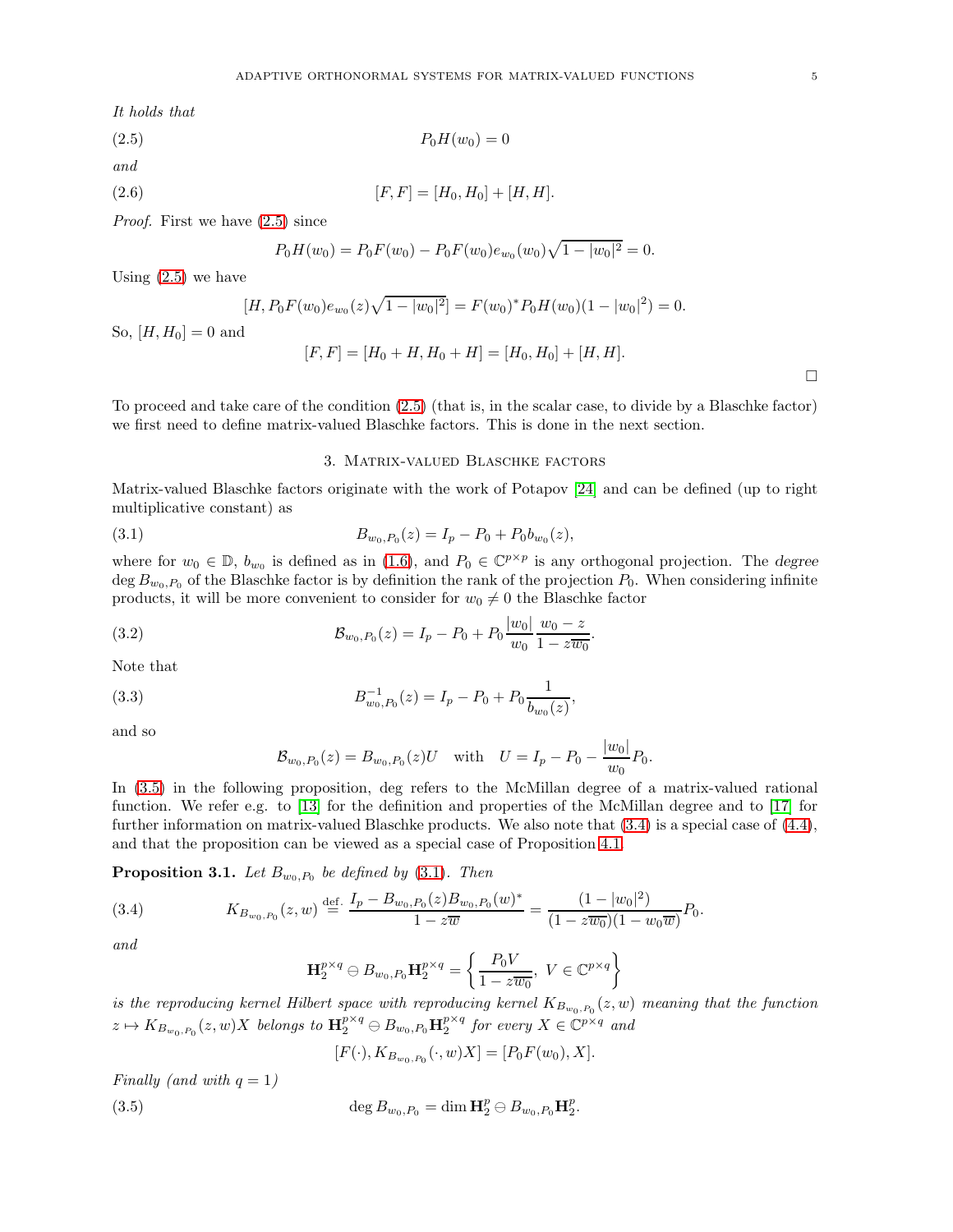*Proof.* We put the proof for completeness. In the proof we write  $B(z)$  rather than  $B_{w_0,P_0}$  to ease the notation. We have Since  $P_0(I_p - P_0) = 0$  we have

$$
B(z)B(w)^* = I_p - P_0 + P_0b_{w_0}(z)\overline{b_{w_0}(w)},
$$

and so

$$
I_p - B(z)B(w)^* = P_0(1 - b_{w_0}(z)\overline{b_{w_0}(w)})
$$

Equation [\(3.4\)](#page-6-3) follows in since

$$
\frac{1 - b_{w_0}(z)\overline{b_{w_0}(w)}}{1 - z\overline{w}} = \frac{(1 - |w_0|^2)}{(1 - z\overline{w_0})(1 - w_0\overline{w})}
$$

.

It follows that the  $\mathbb{C}^{p\times p}$ -valued function  $K_{B_{w_0,P_0}}(z,w)$  is positive definite in the open unit disk, and that the associated reproducing kernel Hilbert space  $\mathcal{H}(K_{B_{w_0},P_0})$  of  $\mathbb{C}^{p \times q}$ -valued functions is exactly the set of functions of the form  $z \mapsto \frac{P_0 V}{1-z\overline{w_0}}$  when V varies in  $\mathbb{C}^{p \times q}$ . Equation [\(3.4\)](#page-6-3) also implies that the space  $\mathcal{H}(K_{Bw_0,P_0})$  is isometrically included in  $\mathbf{H}_2^{p \times q}$ . That

$$
\mathcal{H}(K_{Bw_0,P_0})=\mathbf{H}_2^{p\times q}\ominus B_{w_0,P_0}\mathbf{H}_2^{p\times q}
$$

follows then from the kernel decomposition

$$
\frac{I_p}{1-z\overline{w}} = \frac{I_p - B(z)B(w)^*}{1-z\overline{w}} \frac{B(z)B(w)^*}{1-z\overline{w}}.
$$

The last claim follows from the identification of the McMillan degree of an unitary rational function and the dimension of its associated reproducing kernel space; see for instance [\[5,](#page-14-15) [6\]](#page-14-10) for the latter.  $\Box$ 

We note that in Proposition [3.1](#page-6-5) one can replace  $B_{w_0,P_0}$  by  $\mathcal{B}_{w_0,P_0}$ . It holds that

$$
K_{B_{w_0, P_0}}(z, w) = K_{B_{w_0, P_0}}(z, w).
$$

**Lemma 3.2.** Let  $H \in \mathbf{H}_{2}^{p \times q}$  be such that  $P_0H(w_0) = 0_{p \times q}$ . Then

<span id="page-7-1"></span>
$$
G=B_{w_0,P_0}^{-1}H\in {\bf H}^{p\times q}_2
$$

and

$$
(3.6) \t\t [H,H] = [G,G].
$$

Proof. [\(3.3\)](#page-6-6)

$$
B_{w_0,P_0}^{-1}(z) = I_p - P_0 + P_0 \frac{1}{b_{w_0}(z)}.
$$

Write  $P_0H(z) = (z - w_0)R(z)$ , where R is  $\mathbb{C}^{k \times q}$ -valued and analytic in a neighborhood of the origin. Using [\(3.3\)](#page-6-6) we have for  $z \neq w_0$ 

$$
B_{w_0,P_0}^{-1}(z)H(z) = P_0H(z)\frac{1}{b_{w_0}(z)} = R(z)(1 - z\overline{w_0}),
$$

<span id="page-7-0"></span>and the point  $w_0$  is a removable singularity of  $P_0H$ . Hence,  $B^{-1}_{w_0,P_0}(z)H(z)$  has a removable singularity at  $w_0$ . Furthermore, since  $B_{w_0,P_0}(e^{it})^*B_{w_0,P_0}(e^{it}) = I_p$ , and using [\(1.10\)](#page-4-4), we have [\(3.6\)](#page-7-1).

#### 4. Backward-shift invariant subspaces

We define for  $\alpha \in \mathbb{C}$  the resolvent-like operator

$$
R_{\alpha}f(z) = \begin{cases} \frac{f(z) - f(\alpha)}{z - \alpha}, & z \neq \alpha, \\ f'(\alpha), & z = \alpha, \end{cases}
$$

where the (possibly vector-valued) function f is analytic in a neighborhood of  $\alpha$ .

A finite dimensional space M of  $\mathbb{C}^{p \times q}$ -valued functions analytic in a neighborhood of the origin is  $R_0$ invariant if and only if there exists a pair of matrices  $(C, A) \in \mathbb{C}^{p \times N} \times \mathbb{C}^{N \times N}$  which is observable, meaning  $\bigcap_{u=0}^{\infty} \ker CA^u = \{0\}$  and

$$
\mathcal{M} = \left\{ F(z) = C(I_N - zA)^{-1}X, \quad X \in \mathbb{C}^{N \times q} \right\}.
$$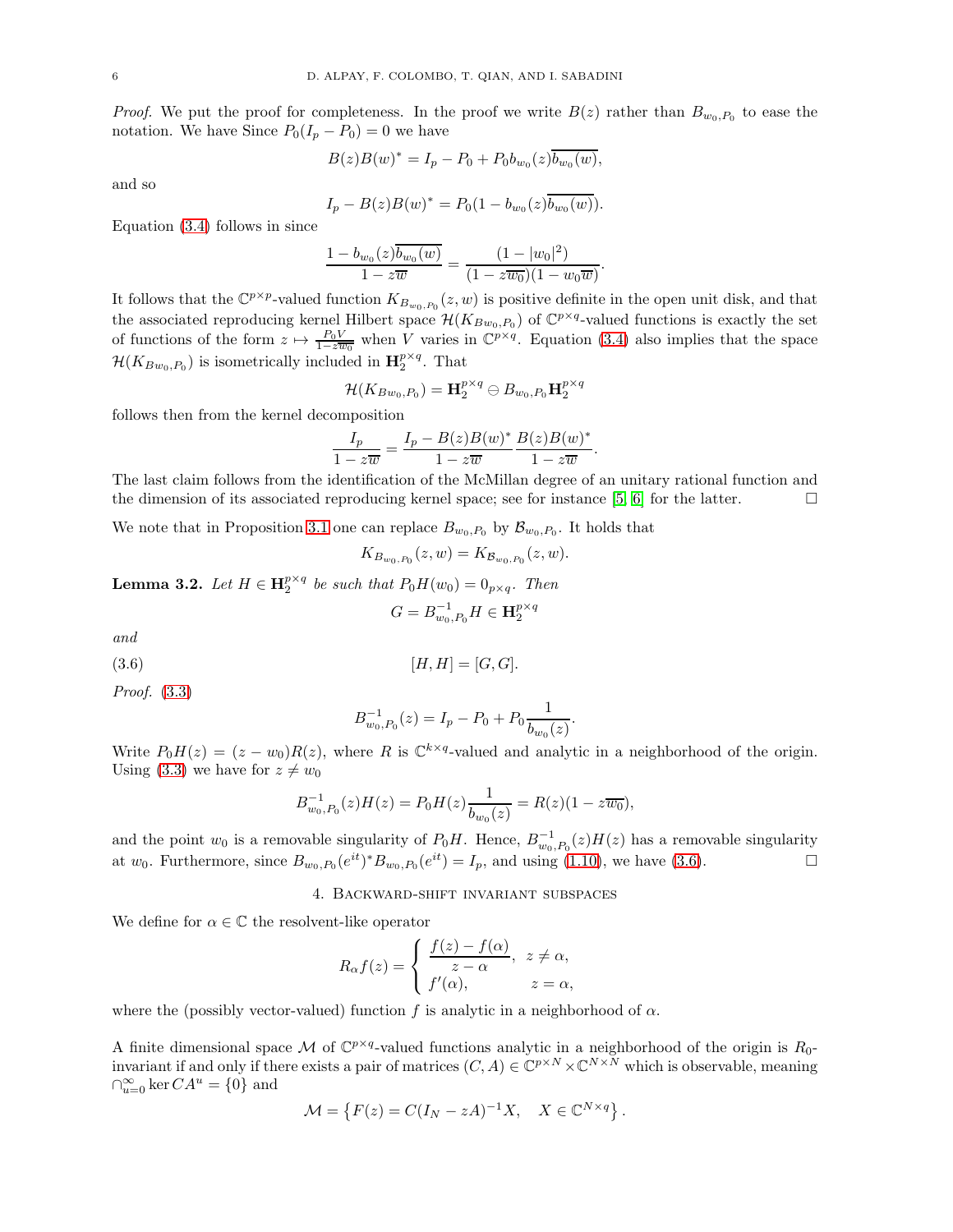The following proposition is a particular case of the Beurling-Lax theorem in the finite dimensional setting.

<span id="page-8-1"></span>**Proposition 4.1.** Let  $(C, A) \in \mathbb{C}^{p \times N} \times \mathbb{C}^{N \times N}$  be an observable pair of matrices, and let M denote the span of the functions of the form  $F(z) = C(I_N - zA)^{-1}X$ , where X runs through  $\mathbb{C}^{N \times q}$ . Then  $\mathcal{M} \subset \mathbf{H}_2^{p \times q}$ if and only if  $\rho(A) < 1$ . When this is the case, we have  $\mathcal{M} = \mathbf{H}_2^{p \times q} \oplus B\mathbf{H}_2^{p \times q}$ , that is,

$$
\mathcal{M}^{\perp} = B\mathbf{H}_2^{p \times q},
$$

where  $B$  is a finite Blaschke product, defined up to a unitary right constant, by the formula

(4.1) 
$$
B(z) = I_p - (1 - z)C(I_N - zA)^{-1} \mathbf{P}^{-1} (I_N - A)^{-*} C^*,
$$

with

(4.2) 
$$
\mathbf{P} = \sum_{u=0}^{\infty} A^{*u} C^* C A^u.
$$

Proof. The first claim follows from the series expansion

<span id="page-8-3"></span><span id="page-8-2"></span>
$$
C(I_N - zA) = \sum_{u=0}^{\infty} z^u C A^u,
$$

and from the observability of the pair  $(C, A)$ .

To prove the second claim we remark that [\(4.2\)](#page-8-2) indeed converges since  $\rho(A) < 1$  and that the matrix P is the unique solution of the Stein equation

(4.3)  $P - A$  $*PA = C^*C.$ 

The second claim follows then from the identity

<span id="page-8-0"></span>(4.4) 
$$
C(I_N - zA)^{-1} \mathbf{P}^{-1} (I_N - wA)^{-*} C^* = \frac{I_p - B(z)B(w)^*}{1 - z\overline{w}},
$$

which is proved by a direct computation, taking into account  $(4.3)$ .

Using the above theorem, or using state space methods, one can prove that a finite Blasckhe product is a finite product of degree one Blaschke factors. This result originates with the work of Potapov [\[24\]](#page-14-12); see e.g. [\[6\]](#page-14-10) for a proof.

Note that  $q = 1$  in the next proposition.

**Proposition 4.2.** Let B be a  $\mathbb{C}^{p \times p}$ -valued Blaschke product. There is a one-to-one correspondence between factorizations  $B = B_1 B_2$  of B into two Blaschke products (up to a right multiplicative unitary constant U for  $B_1$  and the corresponding left multiplicative constant  $U^{-1}$  for  $B_2$ ) and  $R_0$ -invariant subspaces of  $\mathbf{H}_{2}^{p} \ominus B\mathbf{H}_{2}^{p}$ .

The following proposition uses Beurling-Lax theorem (see [\[20\]](#page-14-16)). In the statement a  $\mathbb{C}^{p\times \ell}$ -valued inner function is an analytic  $\mathbb{C}^{p\times \ell}$ -valued function  $\Theta$  such that the operator of multiplication by  $\Theta$  is an isometry from  $\mathbf{H}_{2}^{\ell \times q}$  into  $\mathbf{H}_{2}^{p \times q}$ 

<span id="page-8-4"></span>**Proposition 4.3.** Let  $F \in H_2^{p \times q}$  and assume that the closed linear span  $\mathcal{M}(F)$  of the functions

$$
R_0^n FX, \quad n = 0, 1, 2, \dots \text{ and } X \in \mathbb{C}^{q \times q}
$$

is strictly included in  $\mathbf{H}_{2}^{p\times q}$ . Then there exists a  $\mathbb{C}^{p\times \ell}$ -valued inner function  $\Theta$  such that

(4.5) 
$$
\mathcal{M}(F) = \mathbf{H}_2^{p \times q} \ominus \Theta \mathbf{H}_2^{\ell \times q}.
$$

*Proof.* The space  $\mathcal{M}(F)$  is  $R_0$  invariant, and so its orthogonal complement  $(\mathcal{M}(F))^{\perp}$  is invariant by multiplication by z. The result follows then from the Beurling-Lax theorem. multiplication by z. The result follows then from the Beurling-Lax theorem.

Note that  $\Theta$  need not be square; for instance, if  $p = 2$ , we can have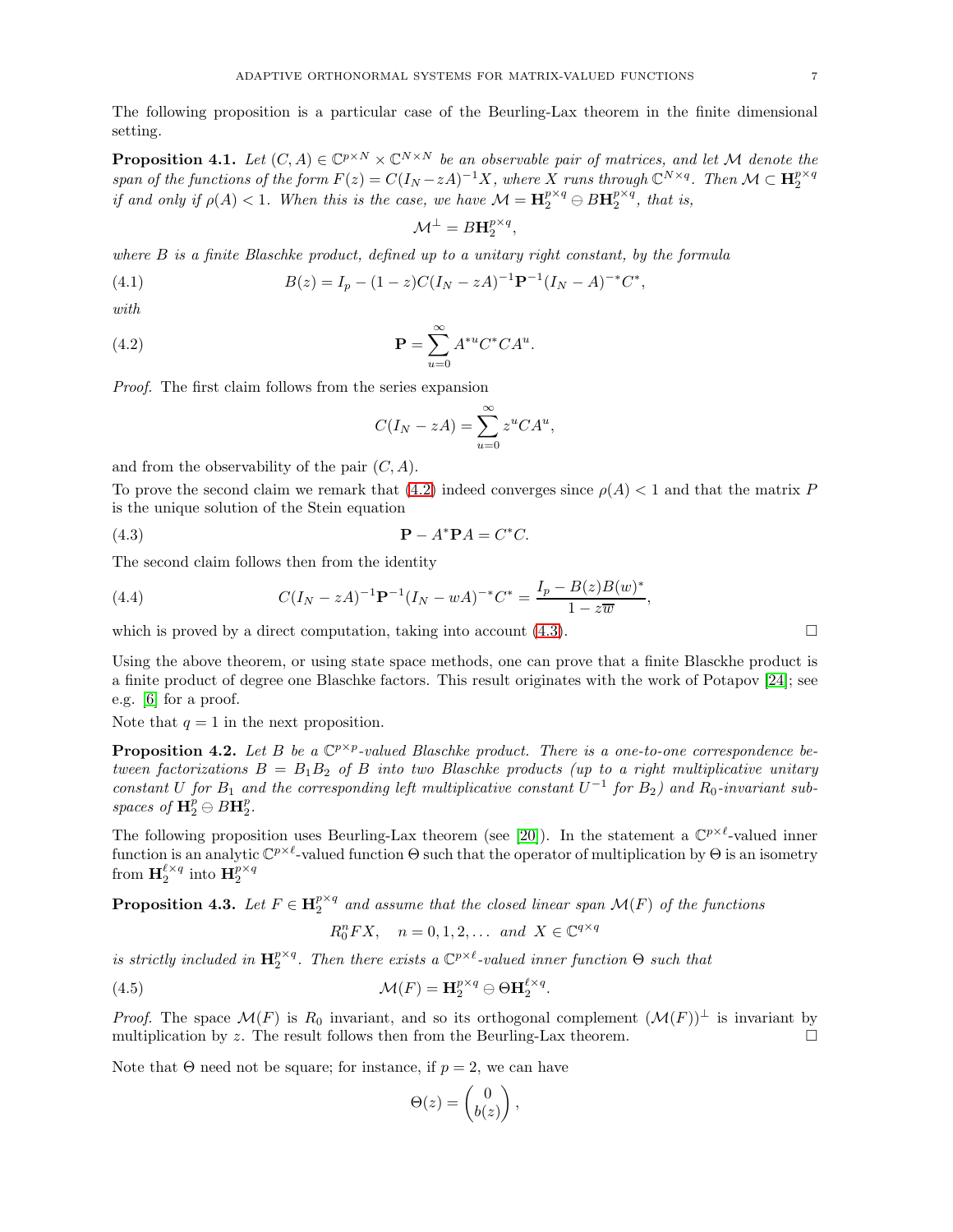where  $b$  is a Blaschke product. Then,

$$
\mathcal{M}(F) = \left\{ \begin{pmatrix} f \\ g \end{pmatrix} , f \in \mathbf{H}_2(\mathbb{D}) \text{ and } g \in \mathbf{H}_2(\mathbb{D}) \ominus b\mathbf{H}_2(\mathbb{D}) \right\}.
$$

Still for  $p = 2$ , the case

$$
\Theta(z) = \frac{1}{\sqrt{2}} \begin{pmatrix} 1 \\ b(z) \end{pmatrix},
$$

where

$$
b(z) = \prod_{n=1}^{N} \frac{z - w_n}{1 - z\overline{w_n}} = c_0 + \sum_{n=1}^{N} \frac{c_n}{1 - z\overline{w_n}}
$$
 for uniquely defined  $c_0, \ldots, c_N \in \mathbb{C}$ ,

when the zeros of the Blaschke product are all different from 0 and simple, leads to

$$
\mathcal{M}(F) = \left\{ \left( \frac{\overline{c_0} f(z) + \sum_{n=1}^{N} \overline{c_n} \frac{z g(z) - w_n g(w_n)}{z - w_n}}{g(z)} \right), \ g \in \mathbf{H}_2 \right\}
$$

where we have used (for instance) [\[1,](#page-14-17) Exercise 8.3.1] to compute the first component.

<span id="page-9-0"></span>These examples suggest a classification of the functions  $F \in \mathbf{H}_{2}^{p \times q}$  depending on the value  $\ell$  and the precise structure of Θ.

#### 5. The algorithm

For any  $w_0$  in the unit disc and any projection  $P_0$ , there holds the orthogonal decomposition

<span id="page-9-2"></span>
$$
\mathbf{H}_2^{p\times q}=\left(\mathbf{H}_2^{p\times q}\ominus B_{w_0,P_0}\mathbf{H}_2^{p\times q}\right)\oplus B_{w_0,P_0}\mathbf{H}_2^{p\times q},
$$

as is explained in the following lemma.

**Lemma 5.1.** For any given  $w_0$  and  $P_0$  formula [\(2.4\)](#page-5-3) can be rewritten in a unique way as an orthogonal sum (orthogonal also with respect to the  $[\cdot, \cdot]$  form)

(5.1) 
$$
F(z) = M_0 e_{w_0}(z) \sqrt{1 - |w_0|^2} + B_{w_0, P_0}(z) F_1(z),
$$

where  $M_0 \in \mathbb{C}^{p \times q}$  and  $F_1 \in \mathbf{H}_2^{p \times q}$ . We have  $M_0 e_{w_0} \sqrt{1 - |w_0|^2} \in (\mathbf{H}_2^{p \times q} \ominus B_{w_0, P_0} \mathbf{H}_2^{p \times q})$  and  $B_{w_0, P_0} F_1 \in$  $B_{w_0,P_0} \mathbf{H}_2^{p \times q}$ . Finally,

(5.2) 
$$
[F,F] = (1 - |w_0|^2)[P_0F(w_0), F(w_0)] + [F_1, F_1].
$$

Proof. We have

(5.3) 
$$
F(z) = M_0 e_{w_0}(z) \sqrt{1 - |w_0|^2} + B_{w_0, P_0}(z) F_1(z),
$$

where  $M_0 = P_0 F(w_0)$  and  $F_1 = B_{w_0, P_0}^{-1} \left( F - P_0 F(w_0) e_{w_0} \sqrt{1 - |w_0|^2} \right) \in \mathbf{H}_2^{p \times q}$ . By Lemma [3.1,](#page-6-5)

<span id="page-9-1"></span>
$$
P_0F(w_0)e_{w_0}\sqrt{1-|w_0|^2}\in \mathbf{H}_2^{p\times q}\ominus B_{w_0,P_0}\mathbf{H}_2^{p\times q}.
$$

Furthermore,

(5.4) 
$$
[P_0 F(w_0) e_{w_0} \sqrt{1 - |w_0|^2}, B_{w_0, P_0}(z) F_1] = 0_{q \times q}
$$

and so  $(5.2)$  holds.

Note that the decomposition [\(2.4\)](#page-5-3) is non-trivial if and only if  $F \not\equiv 0_{p \times q}$ .

Assume that in [\(5.1\)](#page-9-2)  $F_1 \neq 0$ . We can then reiterate and, after fixing  $k_1 \in \{1, \ldots, p\}$ , get a decomposition of the form  $(5.1)$  for  $F_2$ ,

(5.5) 
$$
F_1(z) = P_1 F(w_1) e_{w_1}(z) \sqrt{1 - |w_1|^2} + B_{w_1, P_1}(z) F_2(z),
$$

where  $w_1$  is any complex number in the disc, and  $P_1$  is any orthogonal projection of rank  $k_1$ . Thus F admits the orthogonal (also with respect to the [ $\cdot, \cdot$ ] form) decomposition (with  $M_1 = P_1F(w_1)$ )

(5.6) 
$$
F(z) = M_0 e_{w_0}(z) \sqrt{1 - |w_0|^2} + B_{w_0, P_0}(z) M_1 e_{w_1}(z) \sqrt{1 - |w_1|^2} + B_{w_0, P_0}(z) B_{w_1, P_1}(z) F_2(z)
$$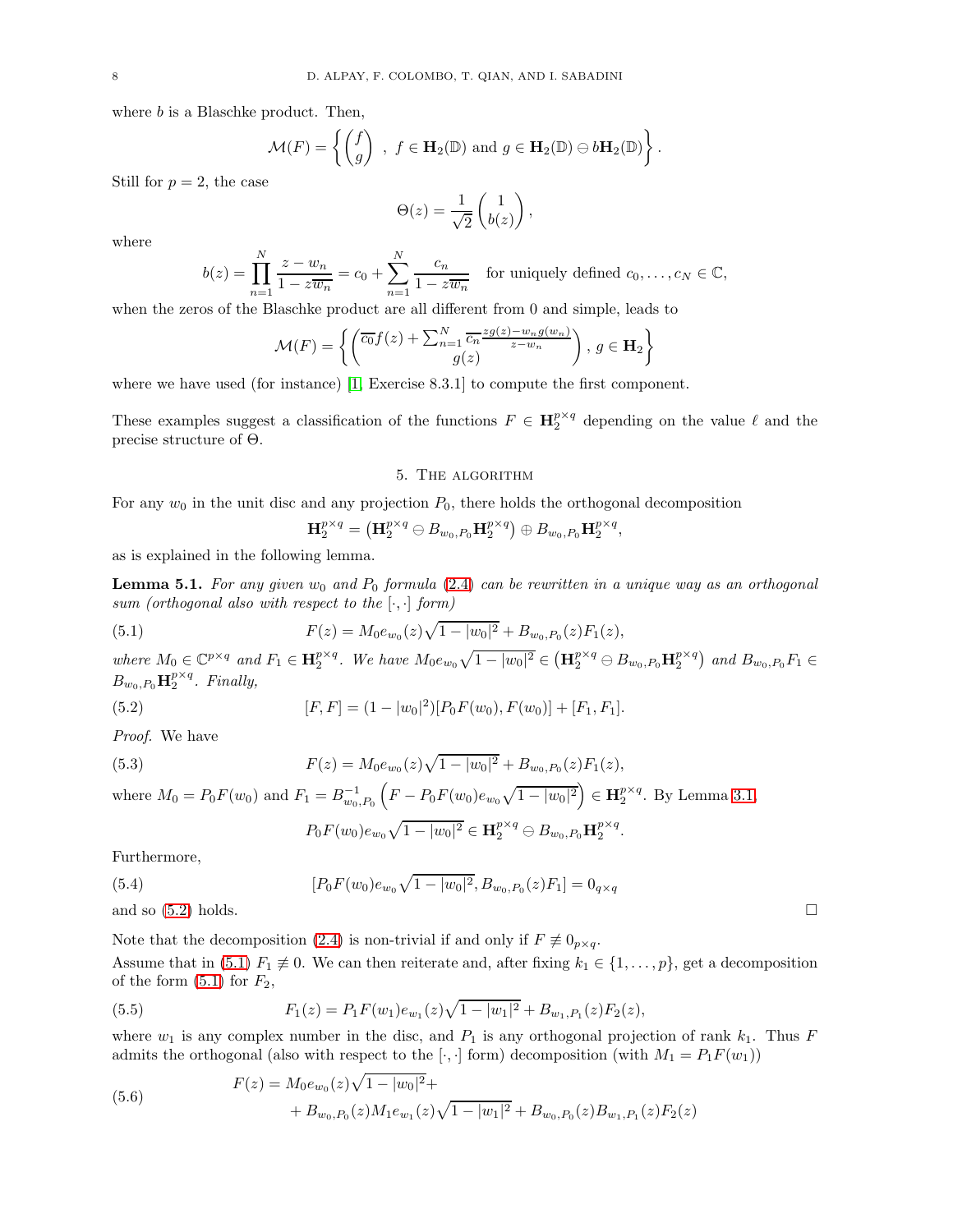along the decomposition

$$
\mathbf{H}_{2}^{p\times q}=\left(\mathbf{H}_{2}^{p\times q}\ominus B_{w_{0},P_{0}}\mathbf{H}_{2}^{p\times q}\right)\oplus B_{w_{0},P_{0}}\left(\mathbf{H}_{2}^{p\times q}\ominus B_{w_{1},P_{1}}\mathbf{H}_{2}^{p\times q}\right)\oplus B_{w_{0},P_{0}}B_{w_{1},P_{1}}\mathbf{H}_{2}^{p\times q}
$$

of  $\mathbf{H}_{2}^{p\times q}$ . Note that

<span id="page-10-0"></span>
$$
\left(\mathbf{H}_{2}^{p\times q}\ominus B_{w_{0},P_{0}}\mathbf{H}_{2}^{p\times q}\right)\oplus B_{w_{0},P_{0}}\left(\mathbf{H}_{2}^{p\times q}\ominus B_{w_{1},P_{1}}\mathbf{H}_{2}^{p\times q}\right)=\mathbf{H}_{2}^{p\times q}\ominus B_{w_{0},P_{0}}B_{w_{1},P_{1}}\mathbf{H}_{2}^{p\times q}.
$$

Iterating the algorithm we get a family  $F_0 = F, F_1, F_2, \dots$  of functions in  $\mathbf{H}_2^{p \times q}$  such that

(5.7) 
$$
F_k(z) = (B_{w_{k-1},P_{k-1}}(z))^{-1} \left( F_{k-1}(z) - M_{k-1}e_{w_{k-1}}(z)\sqrt{1-|w_{k-1}|^2} \right), \quad k = 1,2,\ldots
$$

where at each stage one takes a projection such that  $P_kF_k \neq 0$ . If there is no such projection it means that the algorithm ends at the given step.

The function  $F_k$  is called the k-th reduced remainder and is the matrix-valued analogue of [\(1.4\)](#page-3-1). Let

(5.8) 
$$
\widetilde{B_0}(z) = P_0 e_0(z) \quad \text{and} \quad \widetilde{B_k}(z) = P_k e_k(z) \prod_{u=0}^{\widehat{k-1}} B_{w_u, P_u}, \quad k = 1, 2, \dots
$$

We have

$$
F(z) = \sum_{k=0}^{N} M_k \widetilde{B_k}(z) + B_{w_N, P_N}(z) F_{N+1}(z).
$$

<span id="page-10-2"></span>**Proposition 5.2.** If  $B_{w_N, P_N}(z)F_{N+1}(z) = 0$ , then the algorithm ends up after N steps. In such case F is rational.

Proof. Indeed, if the algorithm finishes after a finite number of steps, there is a finite Blaschke product B such that  $F \in \mathbf{H}_{2}^{p \times q} \oplus B\mathbf{H}_{2}^{p \times q}$ , and the elements of the latter space are rational functions.

If our selections of  $w_k$  and  $P_k$  follow the maximum selection principle (that is, because of the choices of the point and the projection at each stage) we have the following result, which is the matrix-version of [\[26,](#page-14-1) Theorem 2.2].

**Theorem 5.3.** Suppose that at each step one selects  $w_k$  and  $P_k$  according to the maximum selection principle. Then, the algorithm [\(5.7\)](#page-10-0) converges, meaning that

$$
\lim_{N \to N_0} \text{Tr}\left[F(z) - \sum_{k=0}^{N} M_k \widetilde{B_k}(z), F(z) - \sum_{k=0}^{N} M_k \widetilde{B_k}(z)\right] = 0,
$$

where  $N_0$  can be finite or infinite. In particular,

(5.9) 
$$
[F,F] = \sum_{k=0}^{N_0} [M_k, M_k],
$$

where  $M_k = P_k F_k(w_k)$ ,  $k = 0, 1, ...,$  and

(5.10) 
$$
\text{Tr}\left[F, F\right] = \sum_{k=0}^{N_0} \text{Tr}\left[M_k, M_k\right].
$$

Proof. The proof follows the proof for the scalar case presented in [\[26,](#page-14-1) Theorem 2.2]. Before proceeding, it is important to recall that the maximum [\(2.1\)](#page-5-4) is computed on all projections of given rank and all points in  $\mathbb{D}$ . The case  $N_0 < \infty$  means that the algorithm ceases after a finite number of steps. We then obtain a decomposition of F into a sum of finite entries, and F is rational. We now suppose that  $N_0 = \infty$ . Let

<span id="page-10-1"></span>
$$
G = F - \sum_{k=0}^{\infty} M_k \widetilde{B_k} \not\equiv 0.
$$

We proceed in a number of steps to get a contradiction.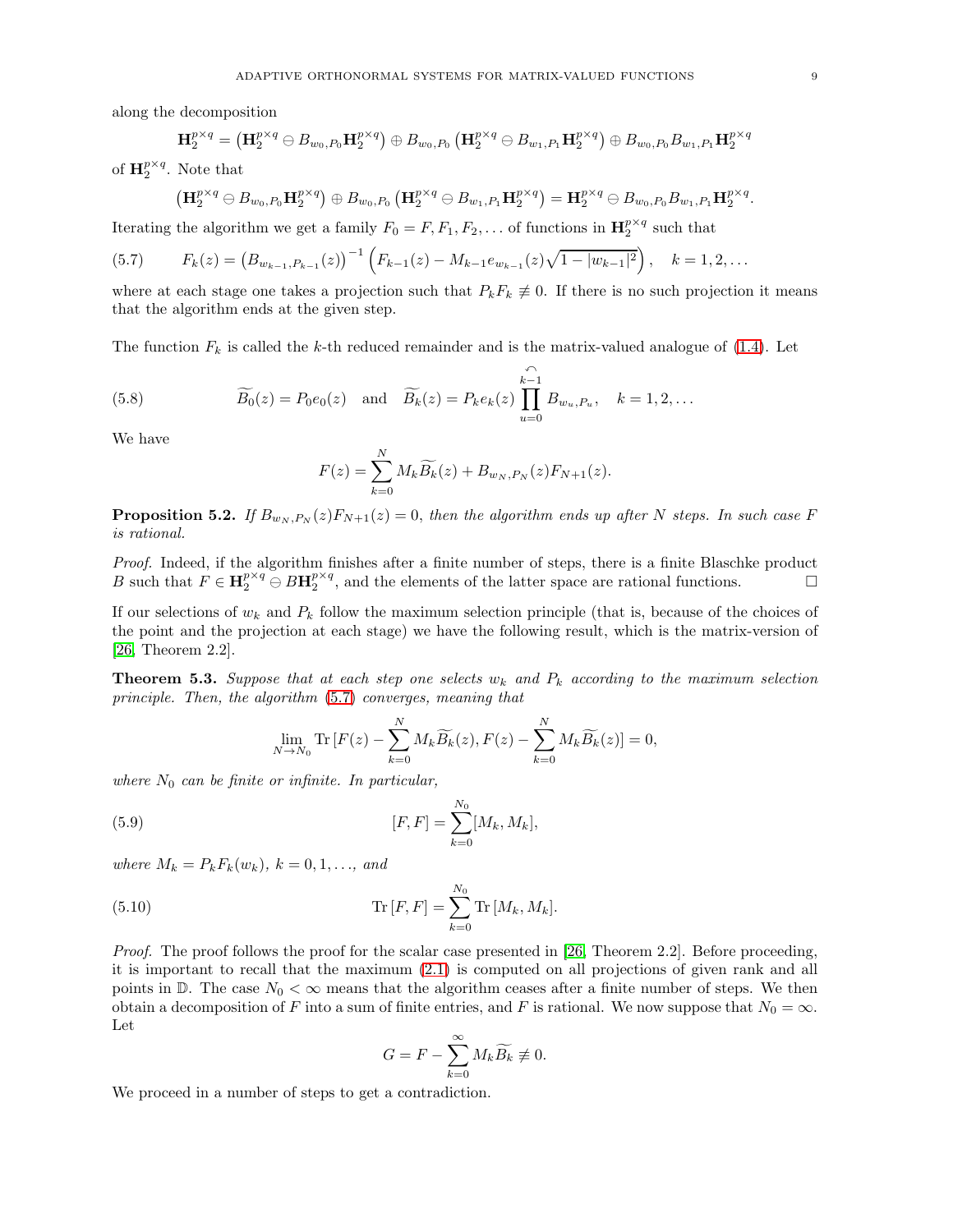STEP 1: It holds that

$$
[F, F] = \sum_{k=0}^{N} [M_k, M_k] + [F_{N+1}, F_{N+1}]
$$

with

$$
(5.11) \t\t M_k = [F, \widetilde{B_k}].
$$

This follows from the unitarity of the Blaschke factors  $B_{w_u,P_u}$  on the unit circle that

<span id="page-11-3"></span><span id="page-11-0"></span>
$$
[\widetilde{B_k}(z), \widetilde{B_\ell}(z)] = \begin{cases} 0_{p \times p} & \text{if } k, \\ P_k & \text{if } k = \ell, \end{cases}
$$

and the claim in the step follows.

$$
\text{STEP 2: Let } R_k = F - \sum_{u=0}^{k-1} M_u \widetilde{B_u}. \text{ We have}
$$
\n
$$
[F, \widetilde{B_k}] = [R_k, \widetilde{B_k}] = [F_k, P_k e_k]
$$

The first equality in [\(5.12\)](#page-11-0) follows from

(5.13) 
$$
[\widetilde{B}_k, \widetilde{B}_u] = 0_{p \times p} \text{ for } u = 0, \dots, k-1.
$$

The second equality follows from

<span id="page-11-1"></span>
$$
[R_k, \widetilde{B_k}] = [\left( \prod_{u=0}^{\stackrel{\curvearrowleft}{k-1}} B_{w_u, P_u} \right) F_k, Pe_k \left( \prod_{u=0}^{\stackrel{\curvearrowleft}{k-1}} B_{w_u, P_u} \right) ],
$$

and from the unitarity of the factors  $B_{w_u,P_u}$  on the unit circle.

STEP 3: There exist a projection P, which we assume of rank one, and a point  $b \in \mathbb{D}$  such that

$$
\mathrm{Tr}\, [G,Pe_b] = \mathrm{Tr}\, (PG(b)) \neq 0.
$$

In view of [\(5.13\)](#page-11-1) the sum  $\sum_{k=0}^{\infty} M_k \widetilde{B_k}$  converges in  $\mathbf{H}_2^{p \times q}$  and so G is analytic in the open unit disk. The claim in the step follows thenfrom the analyticity of G inside the open unit disk.

STEP 4: In the notation of the previous step, we have

(5.14) 
$$
\sqrt{1-|b|^2} \text{Tr} [PR_k(b)] > \frac{|\text{Tr} [G, Pe_b]|}{2}
$$

In view of [\(5.10\)](#page-10-1), and using the Cauchy-Schwarz inequality we see that there is  $k_0 \in \mathbb{N}$  such that for all  $k \geq k_0$ ,

.

<span id="page-11-2"></span>
$$
|\text{Tr}\left[\sum_{u=k}^{\infty} [M_v \widetilde{B_v}, Pe_b]\right] < \frac{|\text{Tr}\left[G, Pe_b\right]|}{2}.
$$

Hence,

$$
|\text{Tr}\left[R_k, Pe_b\right]| + \frac{|\text{Tr}\left[G, Pe_b\right]|}{2} > |\text{Tr}\left[R_k, Pe_b\right]| + |\text{Tr}\left[\sum_{u=k}^{\infty} [M_v\widetilde{B_v}, Pe_b]\right]|
$$
  

$$
\geq |\text{Tr}\left[G, Pe_b\right]|,
$$

so that  $|\text{Tr }[R_k,Pe_b]| > \frac{|\text{Tr }[G,Pe_b]|}{2}$ . By the reproducing kernel property this inequality can be rewritten as [\(5.14\)](#page-11-2).

STEP 5: We conclude the proof.

By the Cauchy-Schwarz inequality, and since  $B_{w_n,P_n}(b)^*B_{w_n,P_n}(b) \leq I_p$ , we have

$$
|\text{Tr}\left[PR_k(b)\right]| < (\text{Tr}\,P)^{1/2}(\text{Tr}\,PR_k(b)^*R_k(b)P)^{1/2} < (\text{Tr}\,P)^{1/2}(\text{Tr}\,PF_k(b)^*F_k(b)P)^{1/2},
$$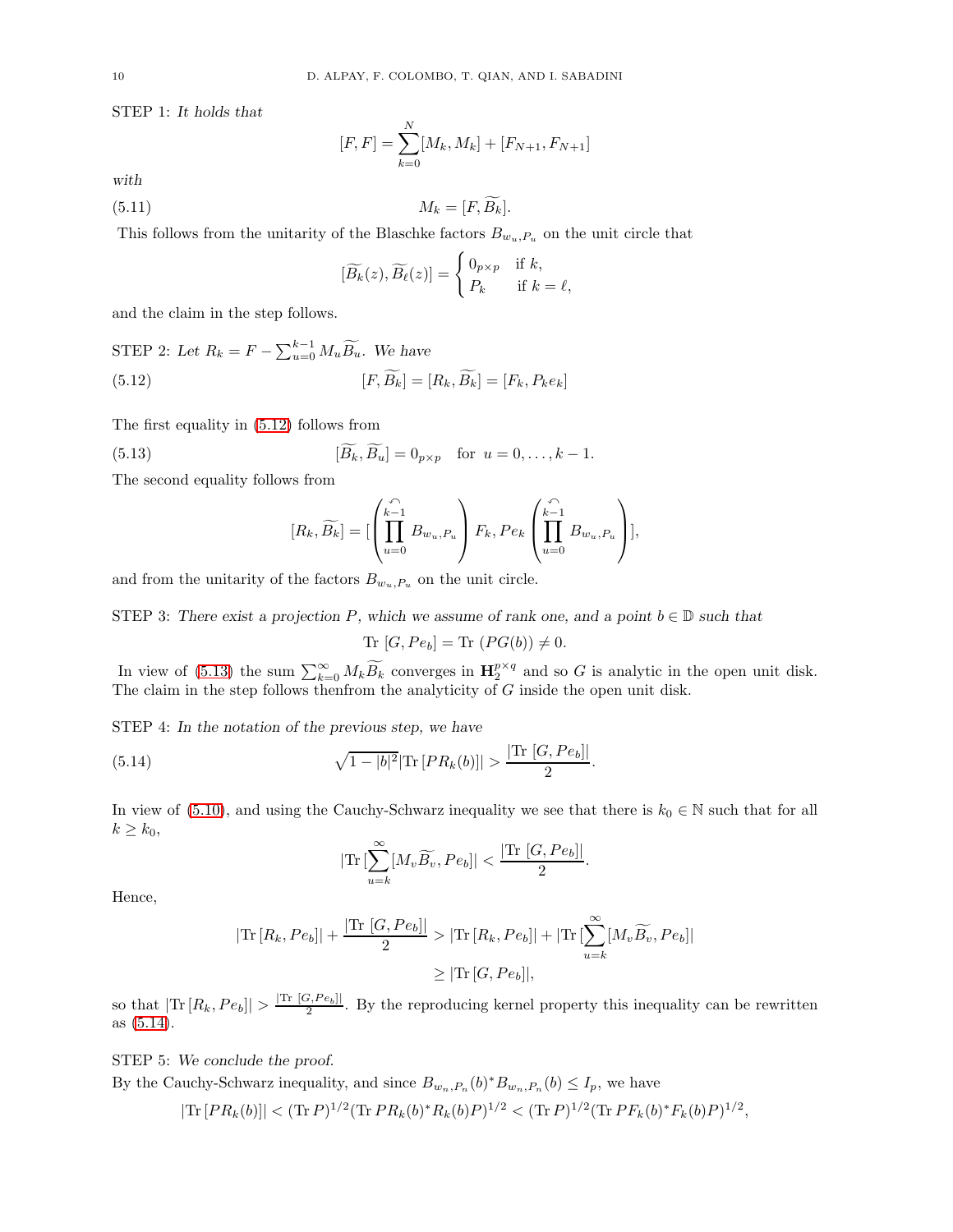and so

$$
\sqrt{1-|b|^2} (\text{Tr } P)^{1/2} (\text{Tr } P F_k(b)^* F_k(b) P)^{1/2} > \frac{|\text{Tr } [G, Pe_b]|}{2}
$$

Since  $P$  has rank 1, it has trace equal to 1 and we have

$$
\sqrt{1-|b|^2}(\text{Tr}\,PF_k(b)^*F_k(b)P)^{1/2} > \frac{|\text{Tr }[G,Pe_b]|}{2}.
$$

Equation [\(5.10\)](#page-10-1) implies that  $\lim_{k\to\infty} M_k = 0$ . From [\(5.12\)](#page-11-0) and [\(5.11\)](#page-11-3) and the Cauchy-Schwarz inequality we have  $\lim_{k\to\infty} [F_k, P_k e_k] = 0$ , and so

$$
\lim_{k \to \infty} \sqrt{1 - |a_k|^2} P_k F_k(a_k) = 0_{p \times p},
$$

and so

$$
\lim_{k \to \infty} (1 - |a_k|^2) \text{Tr} \left[ P_k F_k(a_k), F_k(a_k) \right] = 0,
$$

and hence a contradiction with the maximum selection condition  $(2.1)$ , since the maximum  $(2.1)$  is computed on all projections of given rank and all points in D.

<span id="page-12-1"></span>Remark 5.4. In the above arguments one could also use normalized factors of the form [\(3.2\)](#page-6-7). It is needed to use them when one wishes the underlying Blaschke product to converge. See Remark [5.6.](#page-12-0)

**Remark 5.5.** If  $F$  is a rational general function, and the maximum selection principle is used at each step, then the only possibility that the algorithm stops after a finite  $N_0$  steps is the case when  $N_0 = 1$ . In the case, the subspace  $\mathcal{M}(F)$  of  $\mathbf{H}_{2}^{p\times q}$  spanned by the functions  $R_{0}^{u}FX$  where  $u = 0, 1, \ldots$  and  $X \in \mathbb{C}^{q\times q}$ is finite dimensional and  $R_0$ -invariant by construction. So it is of the form  $\mathbf{H}_2^{p \times q} \ominus B\mathbf{H}_2^{p \times q}$  for some finite Blaschke product B. This does not mean that a backward-shift algorithm is then performed inside this space, and thus that it would end after a finite number of steps. In contrast, for a rational function, if we do not use the maximum selection principle but suitably select  $w_k$  and  $P_k$ , the algorithm can well stop after a finite  $N_0$  steps, as concerned by Proposition [5.2.](#page-10-2)

<span id="page-12-0"></span>Remark 5.6. We now consider the case where we take normalized Blaschke factors (see Remark [5.4\)](#page-12-1). When the algorithm does not end in a finite number of steps, two cases occur depending on whether the infinite matrix-valued Blaschke product

(5.15) 
$$
\mathcal{B}(z) \stackrel{\text{def.}}{=} \prod_{n=0}^{\infty} \mathcal{B}_{w_n, P_n}(z) = \lim_{N \to \infty} \mathcal{B}_{w_N, P_N}(z) \cdots \mathcal{B}_{w_1, P_1}(z) \mathcal{B}_{w_0, P_0}(z)
$$

converges or not. The first case can be achieved by requiring the numbers  $a_n$  to satisfy  $\sum_{n=0}^{\infty} (1-|a_n|) < \infty$ (see [\[26\]](#page-14-1)). The infinite product [\(5.15\)](#page-12-2) then converges for all  $z \in \mathbb{D}$  (the proof is as in the scalar case (see for instance [\[14,](#page-14-18) TG IX.82] for infinite products in a normed algebra) and  $F \in \mathbf{H}_{2}^{p \times q} \oplus \mathcal{B} \mathbf{H}_{2}^{p \times q}$ . The second case then occurs when  $\sum_{n=0}^{\infty} (1 - |a_n|) = \infty$ . In such case an infinite Blaschke product cannot be defined, but instead, the shift invariant space reduces to zero, and the backward shift invariant space coincides with the whole Hardy  $H_2^{p \times q}$  space. The proof of this fact is based on the Beurling-Lax Theorem. In fact, if the backward shift invariant space does not coincide with the Hardy  $H_2^{p \times q}$  space, then its orthogonal complement is a non-trivial shift invariant space. By the Beurling-Lax Theorem the latter is of the form  $\mathcal{B}H_2^{p\times q}$ , where  $\mathcal{B}$  is the Blaschke product generated by the  $w'_ks$  and the  $P'_ks$ . But this contradicts with the condition  $\sum_{n=0}^{\infty} (1 - |a_n|) = \infty$ .

**Remark 5.7.** Assume that the Blaschke product [\(5.15\)](#page-12-2) converges. Then  $F \in \mathbf{H}_{2}^{p \times q} \oplus \mathcal{B} \mathbf{H}_{2}^{p \times q}$ . But this latter space is  $R_0$  invariant, and so

(5.16) 
$$
\mathcal{M}(F) \subset \mathbf{H}_{2}^{p \times q} \ominus \mathcal{B}\mathbf{H}_{2}^{p \times q}
$$

<span id="page-12-2"></span> $\sim$ 

and F is not cyclic for  $R_0$ . Let  $\Theta$  be the the  $\mathbb{C}^{p\times \ell}$ -valued function as in Theorem [4.3.](#page-8-4) The isometric inclusion [\(5.16\)](#page-12-3) implies that the kernel

,

<span id="page-12-3"></span>
$$
\frac{\Theta(z)\Theta(w)^{*} - \mathcal{B}(z)\mathcal{B}(w)^{*}}{1 - z\overline{w}} = \frac{I_p - \mathcal{B}(z)\mathcal{B}(w)^{*}}{1 - z\overline{w}} - \frac{I_p - \Theta(z)\Theta(w)^{*}}{1 - z\overline{w}}
$$

is positive definite in D. Leech's factorization theorem (see [\[32\]](#page-15-2), [\[21\]](#page-14-19), [\[19\]](#page-14-20), [\[4\]](#page-14-21)) implies that there is a  $\mathbb{C}^{\ell \times p}$ -valued function  $\Theta_1$  analytic and contractive in  $\mathbb{D}$  and such that  $\mathcal{B}(z) = \Theta(z)\Theta_1(z)$ . Since  $\mathcal{B}$  takes unitary values almost everywhere on the unit circle it follows that  $\ell = p$ .

.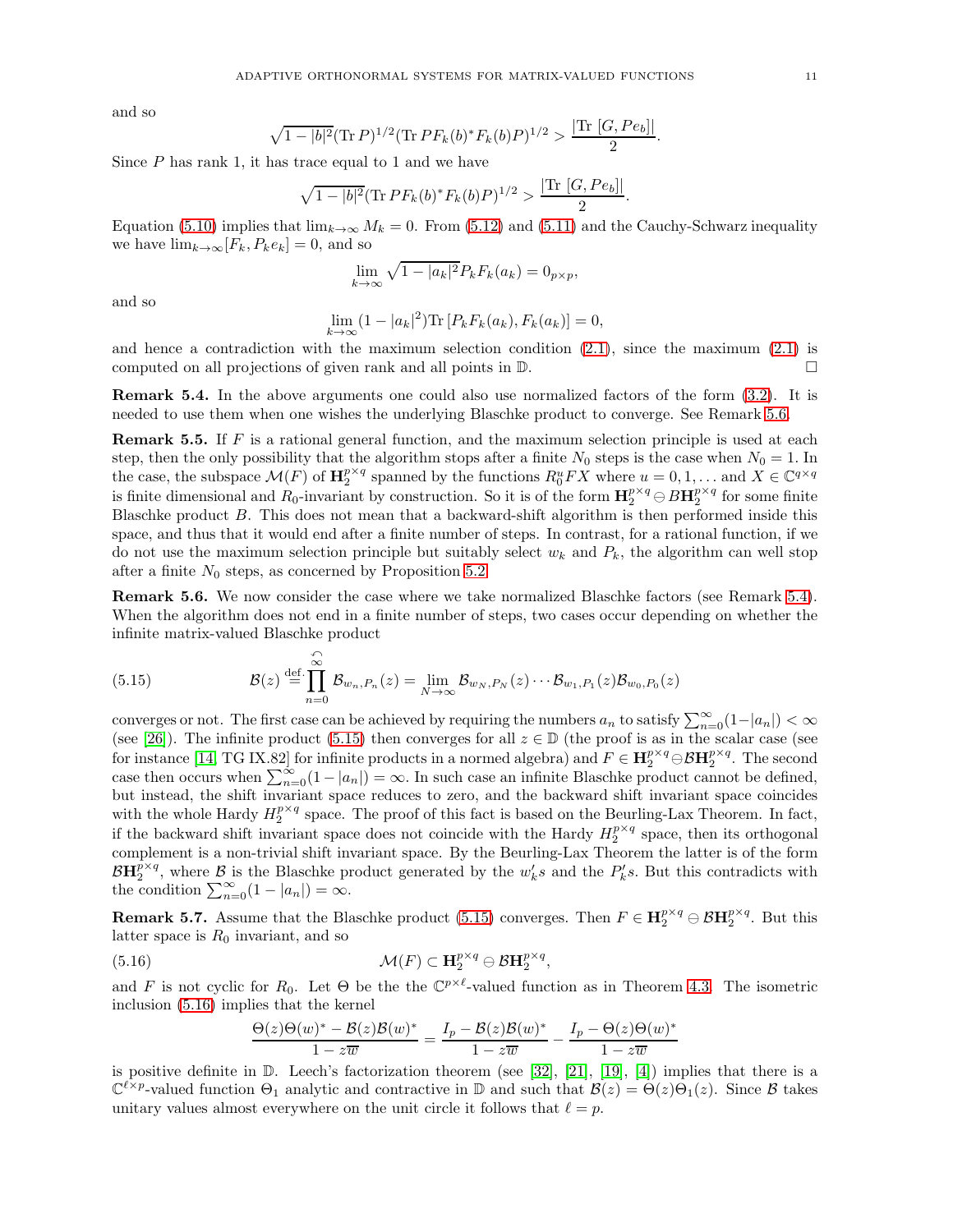#### 6. The case of real signals

<span id="page-13-0"></span>We begin with two definitions. Let  $A = (a_{jk})_{\substack{j=1,\ldots,p\\k=1,\ldots,q}} \in \mathbb{C}^{p \times q}$ . We say that A is real if the entries of A are real, that is  $A = \overline{A}$ , where  $\overline{A}$  is the matrix with  $(j, k)$ -entry  $\overline{a_{ik}}$ . A matrix-valued real signal of finite energy is a function of the form

$$
f(t) = A_0 + \sum_{n=1}^{\infty} A_n \cos(nt) + B_n \sin(nt),
$$

where the matrices  $A_n$  and  $B_n$  belong to  $\mathbb{R}^{p \times q}$  and such that (with  $A^T$  denoting the transpose of the matrix A)

$$
\operatorname{Tr}\left(A_0^T A_0\right) + \sum_{n=1}^{\infty} \operatorname{Tr}\left(A_n^T A_n + B_n^T B_n\right) < \infty.
$$

Since

$$
f(t) = A_0 + \sum_{n=1}^{\infty} A_n \frac{e^{int} + e^{-int}}{2} + B_n \frac{e^{int} - e^{-int}}{2i}
$$

we can rewrite  $f(t)$ 

$$
f(t) = F(e^{it}) = \sum_{n \in \mathbb{Z}} F_n e^{int},
$$

with

$$
F_n = \begin{cases} A_0, & \text{if } n = 0, \\ \frac{A_n - iB_n}{2}, & \text{if } n = 1, 2, ... \\ \frac{A_n + iB_n}{2}, & \text{if } n = -1, -2, ... \end{cases}
$$

Note that  $F_{-n} = \overline{F_n}$ . With these computations at hand we can state (in the statement T denotes the unit circle):

**Proposition 6.1.** Let  $F \in \mathbf{L}_2^{p \times q}(\mathbb{T})$ , with power series  $F(e^{it}) = \sum_{n \in \mathbb{Z}} F_n e^{int}$  and let  $F_+(e^{it}) = F_0 +$  $\sum_{n=1}^{\infty} F_n e^{int}$ . Then,  $F_+ \in \mathbf{H}_2^{p \times q}$  and

(6.1) 
$$
F(e^{it}) = F_+(e^{it}) + \overline{F_+(e^{it})} - F_0
$$

*Proof.* Let  $F_{-}(e^{it}) = \sum_{n=1}^{\infty} F_{-n}e^{-int}$ . Since the Fourier coefficients are real we can write

<span id="page-13-2"></span>
$$
\overline{F_{+}(e^{it})} = F_0 + \sum_{n=1}^{\infty} \overline{F_n} e^{-int}
$$

$$
= F_0 + \sum_{n=1}^{\infty} F_{-n} e^{-int}
$$

$$
= F_0 + F_{-}(e^{it}),
$$

and so  $(6.1)$  holds.

<span id="page-13-1"></span>The preceding result allows to approximate real matrix-valued signals using the maximum selection principle algorithm presented in the previous sections.

## 7. Concluding remarks

The method developed in [\[25,](#page-14-3) [26\]](#page-14-1) is extended here to the matrix-valued case. The results have impacts to rational approximation and interpolation of matrix-valued functions. In a sequel to the present paper we may consider the case of the ball  $\mathbb{B}_N$  of  $\mathbb{C}^N$ . Then the counterpart of Blaschke elementary factors exists (see [\[33\]](#page-15-3)), and Blaschke products can be defined; see [\[8\]](#page-14-22). One has then to consider the Drury-Arveson space of the ball, that is the reproducing kernel Hilbert space of functions analytic in  $\mathbb{B}_N$  with reproducing kernel  $\frac{1}{1-\sum_{j=1}^N z_j\overline{w_j}}$  rather than the Hardy space of the ball, whose reproducing kernel is  $\frac{1}{(1-\sum_{j=1}^N z_j\overline{w_j})^N}$ , see [\[9,](#page-14-23) [16\]](#page-14-24). We note that in the later mentioned reproducing kernel Hilbert space, viz., the Hardy  $H_2$ space inside the ball, there exists the  $H^{\infty}$ -functional calculus of the radial Dirac operator  $\sum_{k=1}^{N} z_k \frac{\partial}{\partial z_k}$ , or, equivalently, the singular integral operator algebra generalizing the Hilbert transformation on the sphere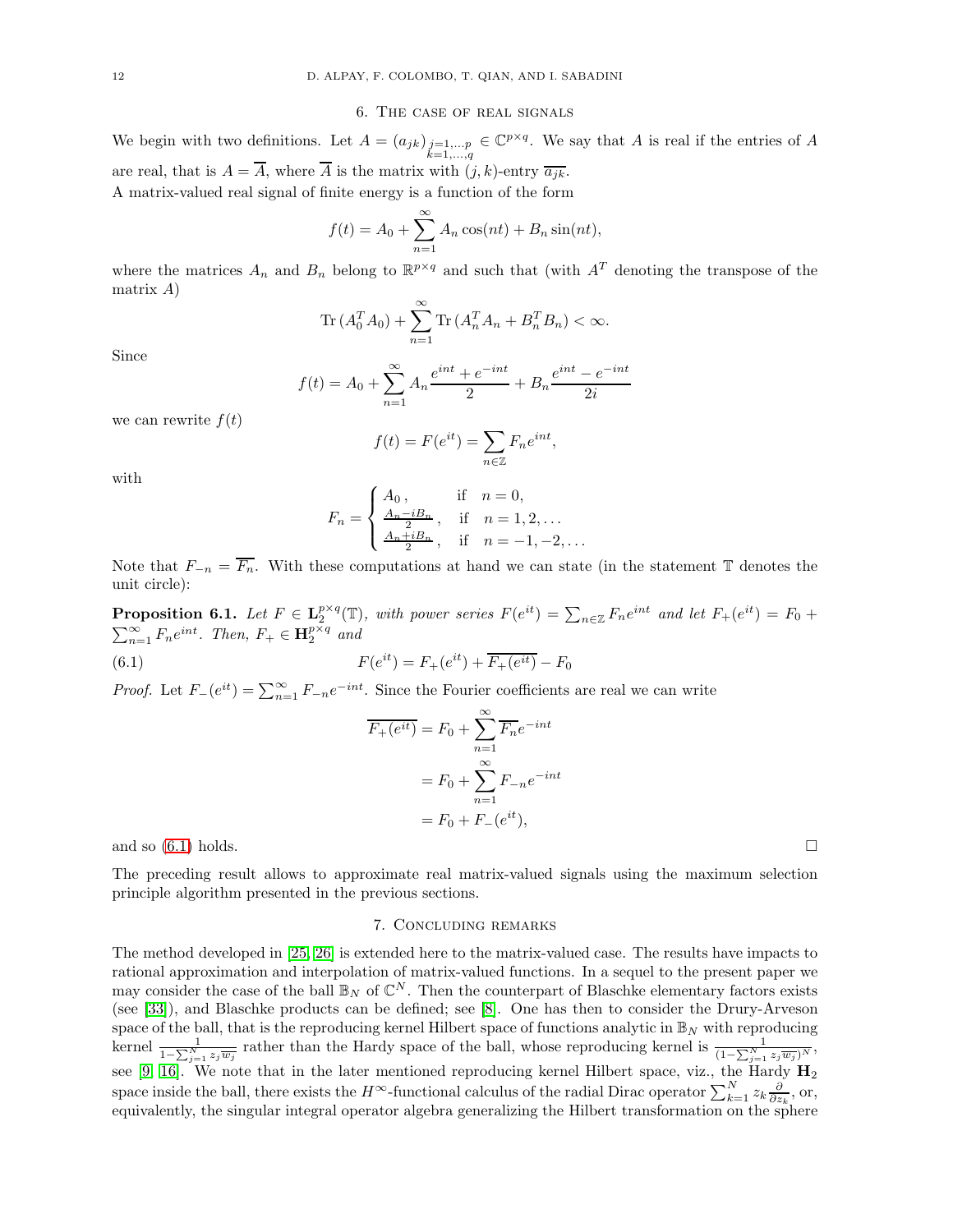([\[15\]](#page-14-25)). More generally, one can consider complete Pick kernels, that is positive definite kernels whose inverse has one positive square, see [\[10,](#page-14-26) [11,](#page-14-27) [12,](#page-14-28) [18,](#page-14-29) [31\]](#page-15-4).

#### <span id="page-14-0"></span>**REFERENCES**

- <span id="page-14-17"></span><span id="page-14-8"></span>[1] D. Alpay. *An advanced complex analysis problem book. Topological vector spaces, functional analysis, and Hilbert spaces of analytic functions*. Birk¨auser Basel, 2015.
- [2] D. Alpay, V. Bolotnikov, and L. Rodman. One-Sided Tangential Interpolation for Operator-Valued Hardy Functions on Polydisks. *Integral Equations and Operator Theory*, 35:253–270, 1999.
- <span id="page-14-9"></span>[3] D. Alpay, V. Bolotnikov, and L. Rodman. Two-sided tangential interpolation for Hilbert-Schmidt operator functions on polydisks. In *Recent advances in operator theory (Groningen, 1998)*, volume 124 of *Oper. Theory Adv. Appl.*, pages 21–62. Birkhäuser, Basel, 2001.
- <span id="page-14-21"></span><span id="page-14-15"></span>[4] D. Alpay, P. Dewilde, and H. Dym. On the existence and construction of solutions to the partial lossless inverse scattering problem with applications to estimation theory. *IEEE Trans. Inform. Theory*, 35:1184–1205, 1989.
- [5] D. Alpay and H. Dym. On applications of reproducing kernel spaces to the Schur algorithm and rational J-unitary factorization. In I. Gohberg, editor, *I. Schur methods in operator theory and signal processing*, volume 18 of *Operator Theory: Advances and Applications*, pages 89–159. Birkhäuser Verlag, Basel, 1986.
- <span id="page-14-11"></span><span id="page-14-10"></span>[6] D. Alpay and I. Gohberg. *On orthogonal matrix polynomials*, volume 34 of *Operator Theory: Advances and Applica*tions, pages 25–46. Birkhäuser Verlag, Basel, 1988.
- [7] D. Alpay and I. Gohberg. Unitary rational matrix functions. In I. Gohberg, editor, *Topics in interpolation theory of rational matrix-valued functions*, volume 33 of *Operator Theory: Advances and Applications*, pages 175–222. Birkhäuser Verlag, Basel, 1988.
- <span id="page-14-22"></span>[8] D. Alpay and H.T. Kaptanoğlu. Some finite-dimensional backward shift-invariant subspaces in the ball and a related interpolation problem. *Integral Equation and Operator Theory*, 42:1–21, 2002.
- <span id="page-14-26"></span><span id="page-14-23"></span>[9] W. Arveson. Subalgebras of C∗–algebras. III. Multivariable operator theory. *Acta Mathematica*, 181:159–228, 1998.
- [10] J. Ball and V. Bolotnikov. Nevanlinna-Pick interpolation for Schur-Agler class functions on domains with matrix polynomial defining function in  $\mathbb{C}^n$ . *New York J. Math.*, 11:247-290 (electronic), 2005.
- <span id="page-14-27"></span>[11] J. Ball, V. Bolotnikov, and Q. Fang. Schur-class multipliers on the Arveson space: de Branges-Rovnyak reproducing kernel spaces and commutative transfer-function realizations. *J. Math. Anal. Appl.*, 341(1):519–539, 2008.
- <span id="page-14-28"></span>[12] J. Ball, T. Trent, and V. Vinnikov. Interpolation and commutant lifting for multipliers on reproducing kernel Hilbert spaces. In *Proceedings of Conference in honor of the 60–th birthday of M.A. Kaashoek*, volume 122 of *Operator Theory: Advances and Applications*, pages 89–138. Birkhauser, 2001.
- <span id="page-14-13"></span>[13] H. Bart, I. Gohberg, and M.A. Kaashoek. *Minimal factorization of matrix and operator functions*, volume 1 of *Operator Theory: Advances and Applications*. Birkh¨auser Verlag, Basel, 1979.
- <span id="page-14-25"></span><span id="page-14-18"></span>[14] N. Bourbaki. *Topologie générale. Chapitre 5 à 10*. Diffusion C.C.L.S., Paris, 1974.
- [15] M. Cowling and T. Qian. *A class of singular integralson the n-complex unit sphere*. Scientia Sinica (Series A), vol 42, No.12 (December 1999), 1233-1245.
- <span id="page-14-24"></span><span id="page-14-14"></span>[16] S. W. Drury. A generalization of von Neumann's inequality to the complex ball. *Proc. Amer. Math. Soc.*, 68(3):300–304, 1978.
- [17] H. Dym. J contractive matrix functions, reproducing kernel Hilbert spaces and interpolation. CBMS Regional Conference Series in Mathematics, 71. Published for the Conference Board of the Mathematical Sciences, Washington, DC; by the American Mathematical Society, Providence, RI, 1989.
- <span id="page-14-29"></span>[18] D.C.V. Greene, S. Richter, and C. Sundberg. The structure of inner multipliers on spaces with complete Nevanlinna-Pick kernels. *J. Funct. Anal.*, 194(2):311–331, 2002.
- <span id="page-14-20"></span>[19] M. A. Kaashoek and J. Rovnyak. On the preceding paper by R. B. Leech. *Integral Equations Operator Theory*, 78(1):75–77, 2014.
- <span id="page-14-16"></span>[20] P. D. Lax and R. S. Phillips. *Scattering theory (revised edition)*, volume 26 of *Pure and Applied Mathematics*. Academic Press, New–York, 1989.
- <span id="page-14-19"></span>[21] R. B. Leech. Factorization of analytic functions and operator inequalities. *Integral Equations Operator Theory*, 78(1):71– 73, 2014.
- <span id="page-14-7"></span>[22] S. Mallat, and Z. Zhang. Matching pursuit with time-frequency dictionaries. *IEEE Trans. Signal Proc.*, 3397–3415, 1993.
- <span id="page-14-2"></span>[23] W. Mi, T. Qian, and F. Wan. A fast adaptive model reduction method based on Takenaka-Malmquist systems. *Systems Control Lett.*, 61(1):223–230, 2012.
- <span id="page-14-12"></span>[24] V.P. Potapov. The multiplicative structure of J-contractive matrix–functions. *Trudy Moskow. Mat. Obs.*, 4:125–236, 1955. English translation in: American mathematical society translations (2), vol. 15, p. 131–243 (1960).
- <span id="page-14-3"></span><span id="page-14-1"></span>[25] T. Qian. Cyclic AFD algorithm for the best rational approximation. *Math. Methods Appl. Sci,*, 37(6):846–859, 2014.
- [26] T. Qian and Y. B. Wang. Adaptive Decomposition Into Basic Signals of Non-negative Instantaneous Frequencies A Variation and Realization of Greedy Algorithm. *Adv. Comput. Math.*, 34(3):279–293, 2011.
- <span id="page-14-4"></span>[27] T. Qian. Adaptive Fourier decompositions and rational approximations, part I: Theory. *Int. J. Wavelets Multiresolut. Inf. Process.*, 12(5):1461008, 13, 2014.
- <span id="page-14-5"></span>[28] T. Qian, H. Li, and M. Stessin. Comparison of adaptive mono-component decompositions. *Nonlinear Anal. Real World Appl.*, 14(2):1055–1074, 2013.
- <span id="page-14-6"></span>[29] T. Qian, Y.-B. Wang, and P. Dang. Adaptive decomposition into mono-components. *Adv. Adapt. Data Anal.*, 1(4):703– 709, 2009.